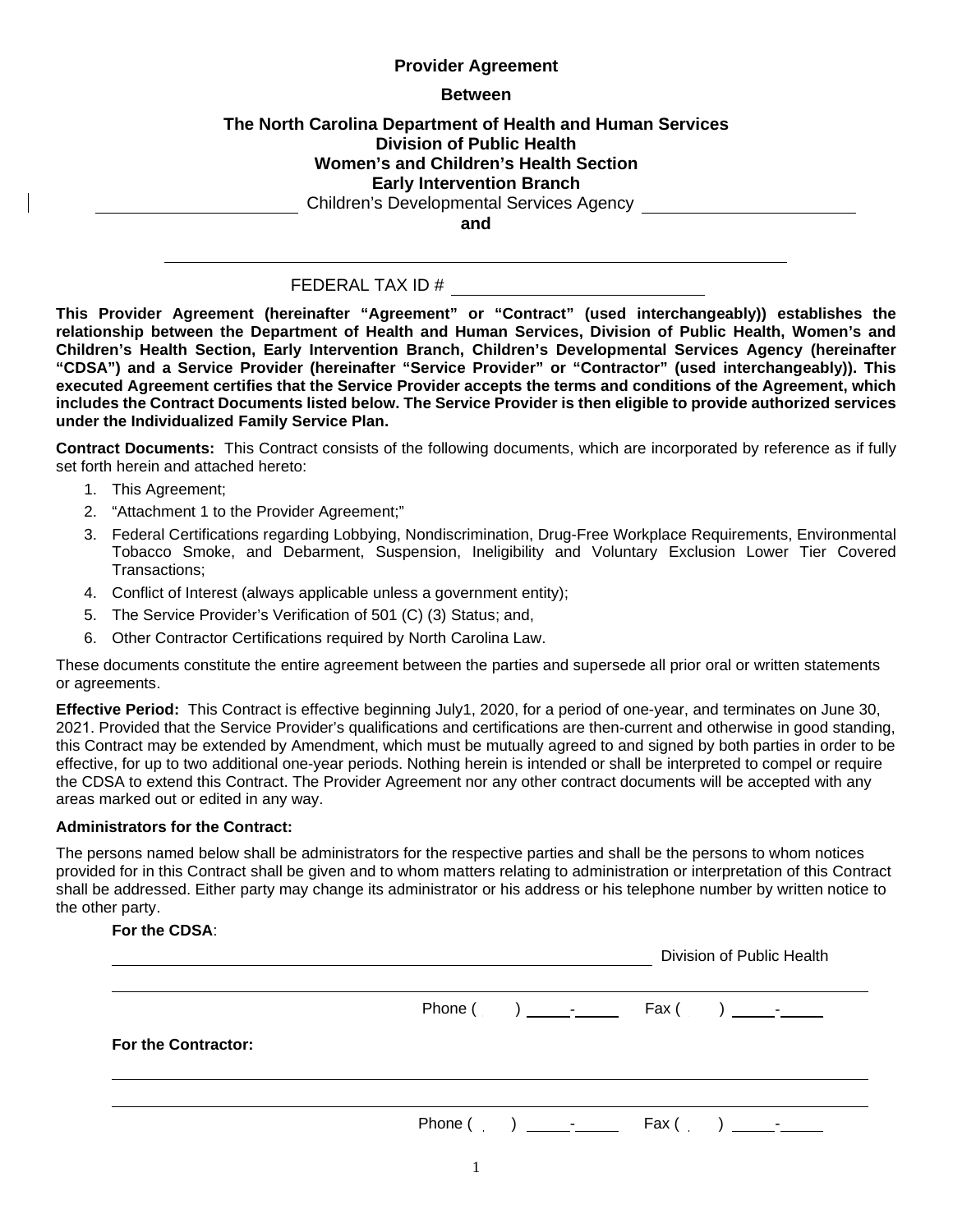## **Responsibilities of the CDSA:**

The CDSA shall:

- A. Authorize the services to be provided by the Contractor;
- B. Reimburse the Contractor for the reasonable costs of services and activities performed, as described in North Carolina Infant-Toddler Program Requirements Attachment;
- C. Monitor the Contractor for compliance with the terms of this Contract; and,
- D. Specify all reports and other deliverables required from the Contractor.

## **Responsibilities of the Contractor:**

The Contractor shall:

- A. Perform the authorized services in accordance with the terms of this Contract and in accordance with the **Attachments**
- B. Make available all records (electronic and non-electronic), papers, vouchers, books, correspondence or other documentation or evidence at reasonable times for review, inspection or audit by duly authorized officials of the CDSA, the Early Intervention Branch State Office, the North Carolina State Auditor, or applicable federal agencies;
- C. Submit to the CDSA all plans, reports, documents or other products that the CDSA or the Early Intervention Branch State Office may require, in the form specified by the CDSA or the Early Intervention Branch State Office.

#### **Amount of Reimbursement:**

This Contract does not commit funds or specific service requirements. Authorization procedures are described in the North Carolina Infant-Toddler Program Requirements Attachment, and no payments shall be made by the CDSA to the Contractor for unauthorized services.

#### **Conflict of Interest:**

The Contractor expressly states that it presently has no interest and shall not acquire any interest, direct or indirect, which would conflict in any manner or degree with the performance of services required to be performed under this Contract. The Contractor shall not employ any person having such interest during the performance of this Contract. The Contractor further agrees to notify promptly the CDSA in writing of any facts and/or circumstances that might have the appearance of a conflict of interest. If the Contractor is a non-profit organization, upon execution of this Contract and prior to disbursement of funds, the Contractor shall submit to the CDSA a notarized copy of any and all of the Contractor's policies addressing conflict of interest.

### **Supplementation of Expenditures of Public Funds:**

The Contractor assures that funds received under this Contract shall be used only to supplement, not to supplant, the total amount of federal, state and local public funds the Contractor otherwise expends for CDSA services and related programs. Funds received under this Contract shall be used to provide additional public funding for such services; the funds shall not be used to reduce the Contractor's total expenditure of other public funds for such services.

### **Payment for Services:**

Procedures for the filing and processing of payments are included in the North Carolina Infant-Toddler Program Requirements Attachment. All payments are contingent upon and subject to fund availability.

#### **Liabilities and Legal Obligations:**

Each party hereto agrees to be responsible for its own liabilities and that of its officers, employees, subcontractors, agents, or representatives arising out of this Contract including fiscal responsibility for any deviation from the duties and responsibilities under this Contract.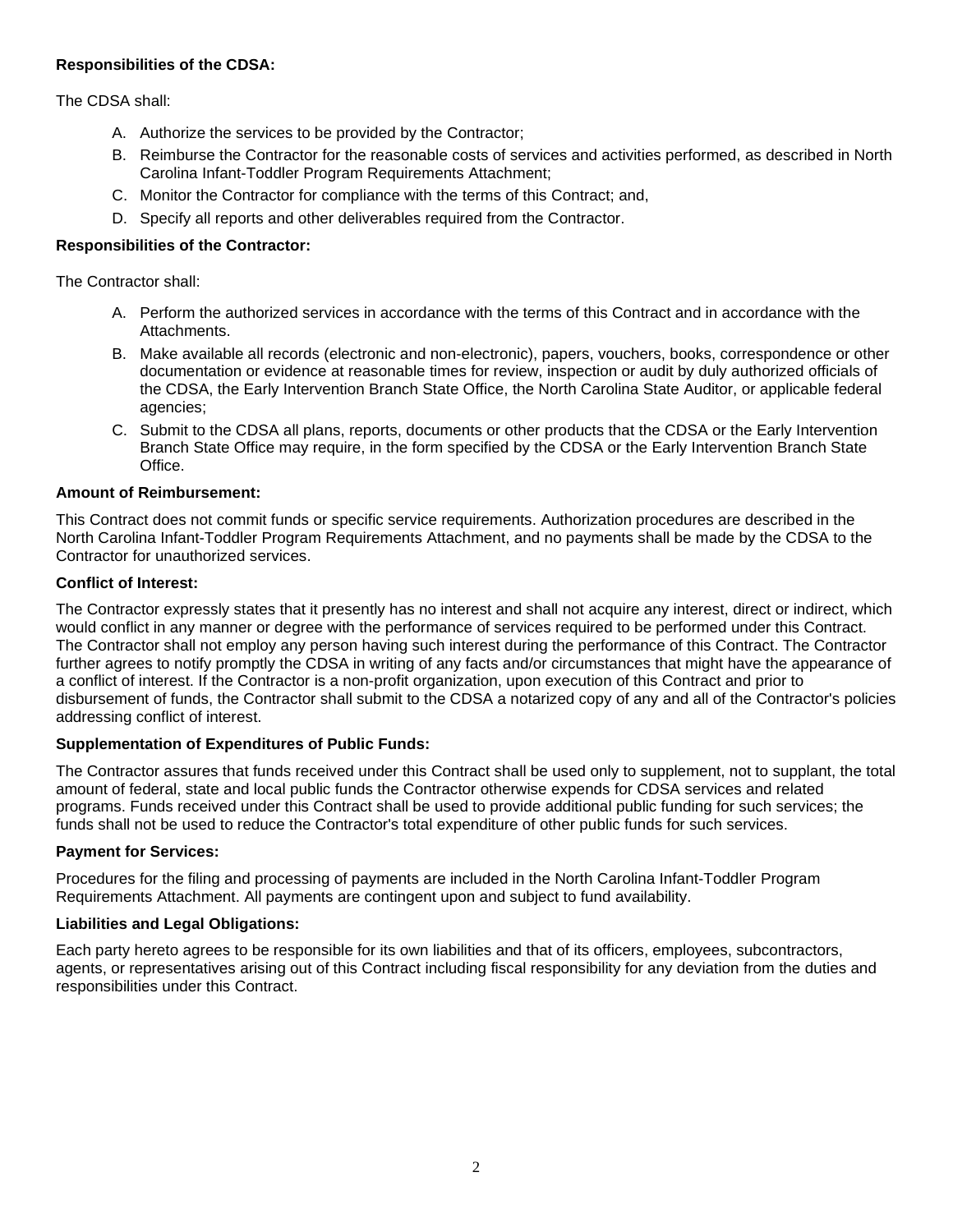#### **General Terms and Conditions**

#### **Relationships of the Parties**

**Independent Contractor:** The Contractor is and shall be deemed to be an independent contractor in the performance of the duties and responsibilities under this Contract and shall be wholly responsible for the work to be performed and for the supervision of its employees. The Contractor represents that it has, or shall secure at its own expense, all personnel required in performing the services under this Agreement. Such employees shall not be employees of, or have any individual contractual relationship with, the CDSA.

**Subcontracting:** The Contractor shall not subcontract any of the work contemplated under this Contract without prior written approval from the CDSA. Any approved subcontract shall be subject to all conditions of this Contract. Only the subcontractors specified in the Service Provider Roster found in Attachment 1 to the Provider Agreement are to be considered approved upon award of the Contract. The CDSA shall not be obligated to pay for any work performed by any unapproved subcontractor. The Contractor shall be responsible for the performance of all of its subcontractors.

**Assignment:** No assignment of the Contractor's obligations or the Contractor's right to receive payment hereunder shall be permitted. However, upon written request approved by the issuing purchasing authority, the State may:

- (a) Forward the contractor's payment check(s) directly to any person or entity designated by the Contractor, or
- (b) Include any person or entity designated by Contractor as a joint payee on the Contractor's payment check(s).

In no event shall such approval and action obligate the State to anyone other than the Contractor and the Contractor shall remain responsible for fulfillment of all obligations under this Agreement.

**Beneficiaries:** Except as herein specifically provided otherwise, this Contract shall inure to the benefit of and be binding upon the parties hereto and their respective successors. It is expressly understood and agreed that the enforcement of the terms and conditions of this Contract, and all rights of action relating to such enforcement, shall be strictly reserved to the CDSA and the named Contractor. Nothing contained in this document shall give or allow any claim or right of action whatsoever by any other third person. It is the express intention of the CDSA and Contractor that any such person or entity, other than the CDSA or the Contractor, receiving services or benefits under this Contract shall be deemed an incidental beneficiary only.

**Service Standards:** During the term of this Agreement, the Contractor and its employees, agents, and subcontractors shall provide high quality professional services consistent with the standards of practice in the geographic area and with all applicable federal, state, and local laws, rules and regulations, all applicable ethical standards, and standards established by applicable accrediting agencies. The Contractor and its employees, agents, and subcontractors shall exercise independent professional judgment in the treatment and care of patients.

**Records:** During the term of this Agreement, the Contractor and its employees, agents, and subcontractors shall maintain complete and professionally adequate medical records consistent with the standards of practice in the geographic area and their respective health care professions. The Contractor and its employees, agents, and subcontractors shall prepare all reports, notes, forms, claims and correspondence that are necessary and appropriate to their professional services.

**Licenses:** During the term of this Agreement, the Contractor and its employees, agents, and subcontractors shall hold current facility and occupational licenses and certifications at the levels required to practice their professions and to provide the contracted services in the State of North Carolina.

#### **Indemnity and Insurance**

**Indemnification:** The Contractor agrees to indemnify and hold harmless the Division, the State of North Carolina, and any of their officers, agents, and employees, from any claims of third parties arising out of any act or omission of the Contractor or its employees, agents, or subcontractors in connection with the performance of this Contract.

- (a) Insurance:During the term of the Contract, the contractor at its sole cost and expense shall provide commercial insurance of such type and with such terms and limits as may be reasonably associated with the Contract. Agencies and Independent practitioners should consult with their insurance agent to ensure they obtain insurance coverages as required in this agreement. At a minimum, the contractor shall provide and maintain the following coverage and limits:
	- (1) **Professional Liability Insurance**: The Contractor shall ensure that the Contractor and its employees, agents, and subcontractors each maintain, through an insurance company or through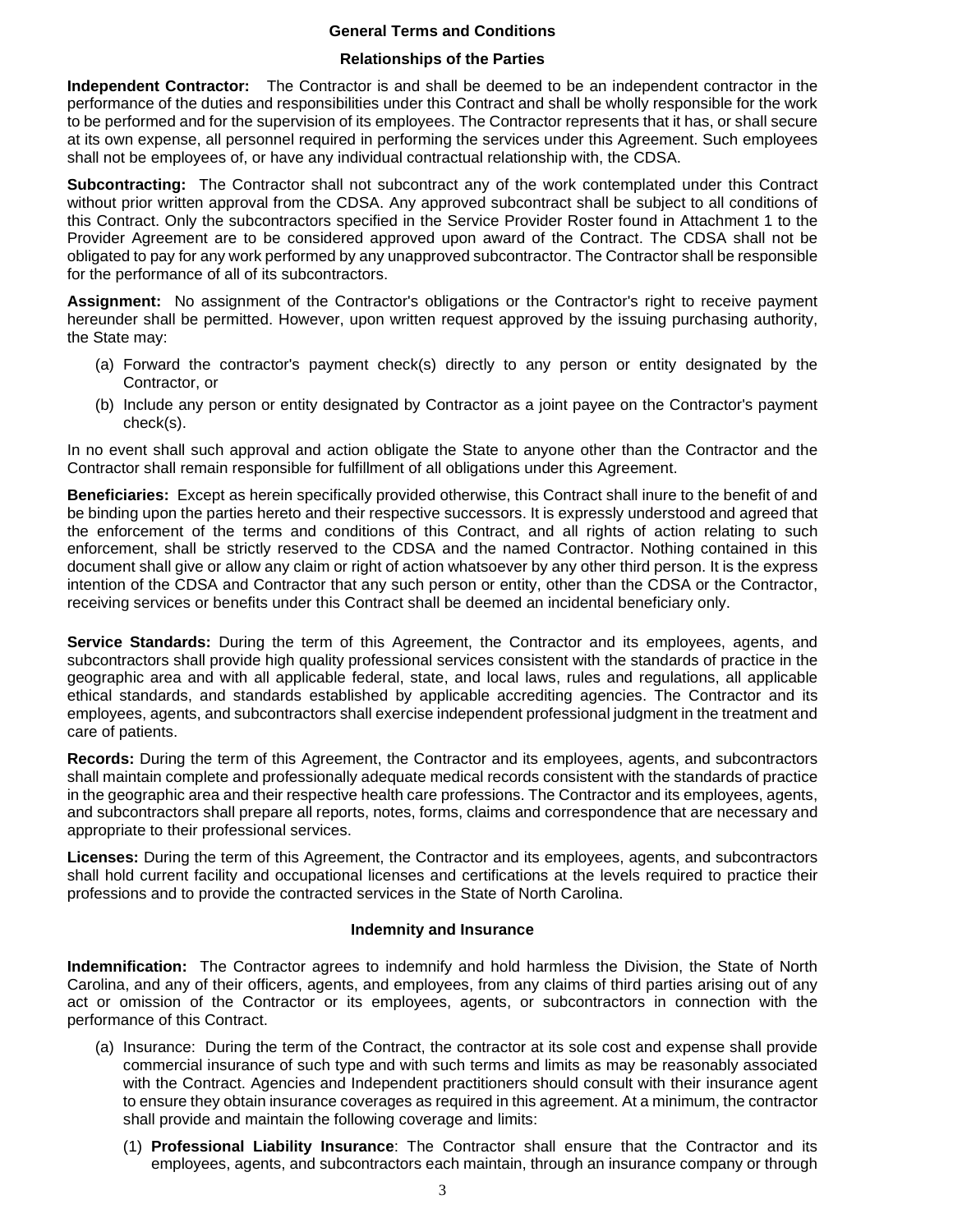a program of self-funded insurance, professional liability insurance with limits of at least \$1,000,000 per occurrence and at least \$3,000,000 in the aggregate.

- (2) **Worker's Compensation Insurance**: The Contractor shall provide and maintain worker's compensation insurance, as required by the laws of the states in which its employees work, covering all of the Contractor's employees who are engaged in any work under the contract.
- (3) **Employer's Liability Insurance:** The Contractor shall provide employer's liability insurance, with minimum limits of \$500,000.00, covering all of the Contractor's employees who are engaged in any work under the contract.
- (4) **Commercial General Liability Insurance**: The Contractor shall provide commercial general liability insurance on a comprehensive broad form on an occurrence basis with a minimum combined single limit of \$1,000,000.00 for each occurrence.
- (5) **Automobile Liability Insurance**: The Contractor shall provide automobile liability insurance with a combined single limit of \$500,000.00 for bodily injury and property damage; a limit of \$500,000.00 for uninsured/under insured motorist coverage; and a limit of \$2,000.00 for medical payment coverage. The Contractor shall provide this insurance for all automobiles that are:
	- (A) owned by the Contractor and used in the performance of this contract;
	- (B) hired by the Contractor and used in the performance of this contract; and
	- (C) owned by Contractor's employees and used in performance of this contract ("non-owned vehicle insurance"). Non-owned vehicle insurance protects employers when employees use their personal vehicles for work purposes. Non-owned vehicle insurance supplements, but does not replace, the car-owner's liability insurance. The Contractor is not required to provide and maintain automobile liability insurance on any vehicle – owned, hired, or non-owned – unless the vehicle is used in the performance of this contract.
- (b) The insurance coverage minimums specified in subparagraph (A) are exclusive of defense costs**.**
- (c) The Contractor understands and agrees that the insurance coverage minimums specified in subparagraph (a) are not limits, or caps, on the Contractor's liability or obligations under this contract.
- (d) The Contractor may obtain a waiver of any one or more of the requirements in subparagraph (a) by demonstrating that it has insurance that provides protection that is equal to or greater than the coverage and limits specified in subparagraph (A). The Division shall be the sole judge of whether such a waiver should be granted**.**
- (e) The Contractor may obtain a waiver of any one or more of the requirements in paragraph (a) by demonstrating that it is self-insured and that its self-insurance provides protection that is equal to or greater than the coverage and limits specified in subparagraph (a). The Division shall be the sole judge of whether such a waiver should be granted.
- (f) Providing and maintaining the types and amounts of insurance or self-insurance specified in this paragraph is a material obligation of the Contractor and is of the essence of this contract**.**
- (g) The Contractor shall only obtain insurance from companies that are authorized to provide such coverage and that are authorized by the Commissioner of Insurance to do business in the State of North Carolina. All such insurance shall meet all laws of the State of North Carolina.
- (h) The Contractor shall comply at all times with all lawful terms and conditions of its insurance policies and all lawful requirements of its insurer.
- (i) The Contractor shall require its subcontractors to comply with the requirements of this paragraph.
- (j) The Contractor shall demonstrate its compliance with the requirements of this paragraph by submitting certificates of insurance, if requested, to the Division before the Contractor begins work under this contract.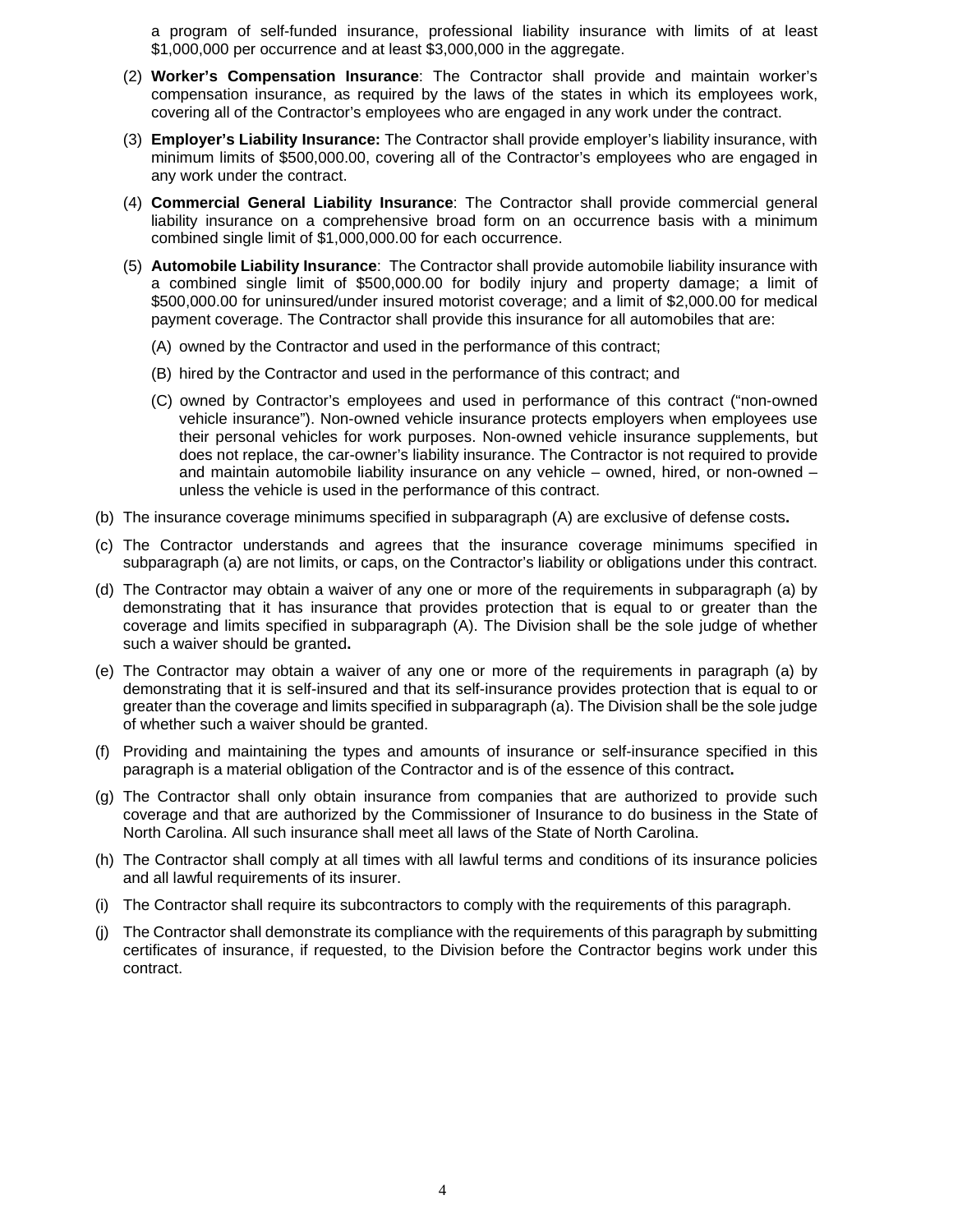**Termination Without Cause:** The CDSA may terminate this Agreement without cause by giving **30 days written notice** to the Service Provider.

**Termination For Cause:** If, through any cause, the Service Provider shall fail to fulfill its obligations under this Agreement in a timely and proper manner, the CDSA shall have the right to terminate this Agreement by giving written notice to the Service Provider and specifying the effective date thereof.

In the event this Agreement is terminated, all finished or unfinished deliverable items prepared by the Service Provider under this Agreement shall, at the option of the CDSA, become its property and the Service Provider shall be entitled to receive just and equitable compensation for any satisfactory work completed on such materials, minus any payment or compensation previously made. Notwithstanding the foregoing provision, the Service Provider shall not be relieved of liability to the CDSA for damages sustained by the CDSA by virtue of the Service Provider's violation of this Agreement, and the CDSA may withhold any payment due the Service Provider for the purpose of setoff until such time as the exact amount of damages due the CDSA from such breach can be determined. In case of default by the Service Provider, without limiting any other remedies for breach available to it, the CDSA may procure the Agreement services from other sources and hold the Service Provider responsible for any excess cost occasioned thereby. The filing of a petition for bankruptcy by the Service Provider shall be an act of default under this Agreement.

**Waiver of Default:** Waiver by the CDSA of any default or breach in compliance with the terms of this Contract by the Contractor shall not be deemed a waiver of any subsequent default or breach and shall not be construed to be modification of the terms of this Contract unless stated to be such in writing, signed by an authorized representative of the CDSA and the Contractor and attached to the Contract.

**Availability of Funds:** The parties to this Contract agree and understand that the payment of the sums specified in this Contract is dependent and contingent upon and subject to the appropriation, allocation, and availability of funds for this purpose to the CDSA.

**Force Majeure:** Neither party shall be deemed to be in default of its obligations hereunder if and so long as it is prevented from performing such obligations by any act of war, hostile foreign action, nuclear explosion, riot, strikes, civil insurrection, earthquake, hurricane, tornado, or other catastrophic natural event or act of God.

**Survival of Promises:** All promises, requirements, terms, conditions, provisions, representations, guarantees, and warranties contained herein shall survive the Contract expiration or termination date unless specifically provided otherwise herein, or unless superseded by applicable Federal or State statutes of limitation.

### **Intellectual Property Rights**

**Copyrights and Ownership of Deliverables:** All deliverable items produced pursuant to this Contract are the exclusive property of the CDSA. The Contractor shall not assert a claim of copyright or other property interest in such deliverables.

**Federal Intellectual Property Bankruptcy Protection Act:** The Parties agree that the CDSA shall be entitled to all rights and benefits of the Federal Intellectual Property Bankruptcy Protection Act, Public Law 100-506, codified at 11 U.S.C. 365(n), and any amendments thereto.

### **Compliance with Applicable Laws**

**Compliance with Laws:** The Contractor shall comply with all laws, ordinances, codes, rules, regulations, and licensing requirements that are applicable to the conduct of its business, including those of federal, state, and local agencies having jurisdiction and/or authority.

**Equal Employment Opportunity:** The Contractor shall comply with all federal and State laws relating to equal employment opportunity.

**Health Insurance Portability and Accountability Act (HIPAA):** The Contractor agrees that, if the CDSA determines that some or all of the activities within the scope of this Contract are subject to the Health Insurance Portability and Accountability Act of 1996, P.L. 104-91, as amended ("HIPAA"), or its implementing regulations, it will comply with the HIPAA requirements and will execute such agreements and practices as the Division may require to ensure compliance.

**Executive Order # 24:** By Executive Order 24 and N.C. G.S.§ 133-32, it is unlawful for any vendor or contractor ( i.e. architect, bidder, contractor, construction manager, design professional, engineer, landlord, offeror, seller, subcontractor, supplier, or vendor), to make gifts or to give favors to any State employee of the Governor's Cabinet Agencies (i.e., Administration, Commerce, Correction, Crime Control and Public Safety, Cultural Resources, Environment and Natural Resources, Health and Human Services, Juvenile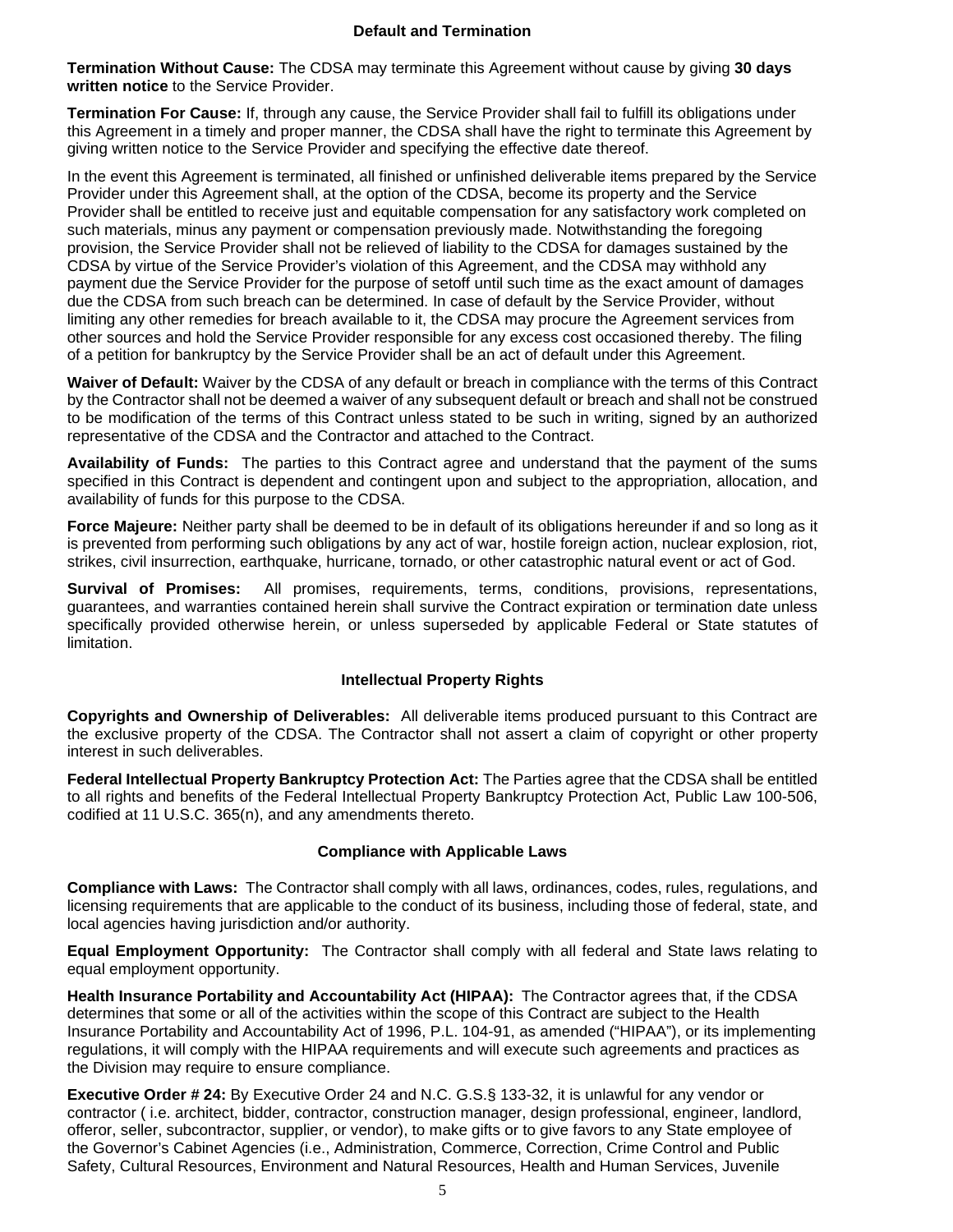Justice and Delinquency Prevention, Revenue, Transportation, and the Office of the Governor). This prohibition covers those vendors and contractors who:

- (1) have a contract with a governmental agency; or
- (2) have performed under such a contract within the past year; or
- (3) anticipate bidding on such a contract in the future.

For additional information regarding the specific requirements and exemptions, vendors and contractors are encouraged to review Governor Perdue's October 1, 2009 Executive Order 24 and G.S. Sec. § 133-32.

#### **Confidentiality**

**Confidentiality:** Any information, data, instruments, documents, studies, or reports given to or prepared or assembled by the Contractor under this agreement shall be kept as confidential and not divulged or made available to any individual or organization without the prior written approval of the Division. Additional specific confidentiality requirements are addressed in the North Carolina Infant-Toddler Program Requirements Attachment. The parties specifically agree that all medical and other patient records shall be treated as confidential so as to comply with all state and federal laws and regulations regarding confidentiality of such records. These confidentiality obligations shall not terminate with the termination of this Agreement.

**Data Security:** The Service Provider shall adopt and apply data security standards and procedures that comply with all applicable federal, state, and local laws, regulations, and rules.

**Duty to Report:** The Service Provider shall report a suspected or confirmed security breach to the Division's Contract Administrator within twenty-four (24) hours after the breach is first discovered, provided that the Service Provider shall report a breach involving Social Security Administration data or Internal Revenue Service data within one (1) hour after the breach is first discovered. During the performance of this Agreement, the Service Provider is to notify the N.C. Early Intervention Branch Head or Designee if any contact by the federal Office for Civil Rights (OCR) received by the Service Provider.

**Cost Borne by Service Provider:** If any applicable federal, state, or local law, regulation, or rule requires the Division or the Service Provider to give affected persons written notice of a security breach arising out of the Service Provider's performance under this Agreement, the Service Provider shall bear the cost of the notice.

#### **Oversight**

**Record Retention:** Records shall not be destroyed, purged or disposed of without the express written consent of the Division. State basic records retention policy requires all grant records to be retained for a minimum of five years or until all audit exceptions have been resolved, whichever is longer. If the contract is subject to federal policy and regulations, record retention may be longer than five years. Records must be retained for a period of three years following submission of the final Federal Financial Status Report, if applicable, or three years following the submission of a revised final Federal Financial Status Report. Also, if any litigation, claim, negotiation, audit, disallowance action, or other action involving this Contract has been started before expiration of the five-year retention period described above, the records must be retained until completion of the action and resolution of all issues which arise from it, or until the end of the regular five-year period described above, whichever is later. The record retention period for Temporary Assistance for Needy Families (TANF) and MEDICAID and Medical Assistance grants and programs must be retained for a minimum of ten years.

**Government Review:** To the extent required by applicable law and pursuant to written requests from any appropriate governmental authority, Contractor and the CDSA shall make available to such appropriate governmental authority this Agreement and any books, records, documents and other records that are necessary to certify the nature and extent of the services provided and the cost claimed for services rendered pursuant to this Agreement or so as to otherwise comply with the requirements of any lawful agreement between the party and such governmental authority.

**Access to Persons and Records:** The State Auditor shall have access to persons and records as a result of all contracts or grants entered into by State agencies or political subdivisions in accordance with General Statute 147-64.7. Additionally, as the State funding authority, the Department of Health and Human Services shall have access to persons and records as a result of all contracts or grants entered into by State agencies or political subdivisions.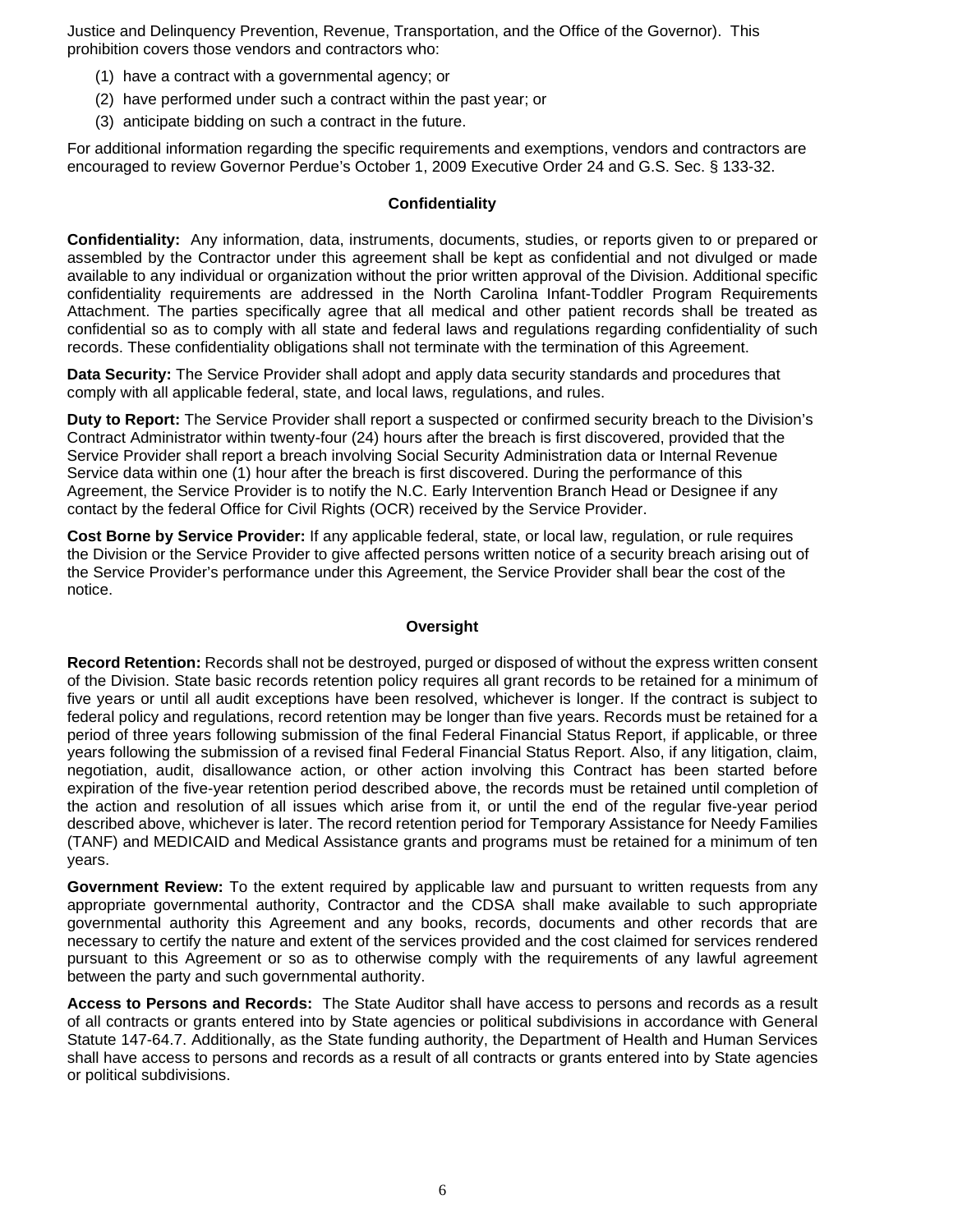#### **Miscellaneous**

**Choice of Law:** The validity of this Contract and any of its terms or provisions, as well as the rights and duties of the parties to this Contract, are governed by the laws of North Carolina. The Contractor, by signing this Contract, agrees and submits, solely for matters concerning this Contract, to the exclusive jurisdiction of the courts of North Carolina and agrees, solely for such purpose, that the exclusive venue for any legal proceedings shall be Wake County, North Carolina. The place of this Contract and all transactions and agreements relating to it, and their situs and forum, shall be Wake County, North Carolina, where all matters, whether sounding in contract or tort, relating to the validity, construction, interpretation, and enforcement shall be determined.

**Amendment**: This Contract may not be amended orally or by performance. Any amendment must be made in written form and executed by duly authorized representatives of the CDSA and the Contractor.

**Severability:** In the event that a court of competent jurisdiction holds that a provision or requirement of this Contract violates any applicable law, each such provision or requirement shall continue to be enforced to the extent it is not in violation of law or is not otherwise unenforceable and all other provisions and requirements of this Contract shall remain in full force and effect.

**Headings:** The Section and Paragraph headings in these General Terms and Conditions are not material parts of the Agreement and should not be used to construe the meaning thereof.

**Time of the Essence:** Time is of the essence in the performance of this Contract.

**Key Personnel:** The Contractor shall not replace any of the key personnel assigned to the performance of this Contract without the prior written approval of the CDSA. The term "key personnel" includes any and all persons identified by name in the Contractor's proposal and any other persons subsequently identified as key personnel by the written agreement of the parties.

**Care of Property:** The Contractor agrees that it shall be responsible for the proper custody and care of any property furnished to it for use in connection with the performance of this Contract and will reimburse the CDSA for loss of, or damage to, such property. At the termination of this Contract, the Contractor shall contact the CDSA for instructions as to the disposition of such property and shall comply with these instructions.

**Travel Expenses:** Mileage incurred in the performance of this Agreement may for exceptional circumstances, and only with prior approval by the CDSA, be reimbursed for travel to/from underserved and unserved areas in the provision of services with known discipline shortages. Reimbursement shall not exceed the rates published in the applicable State rules.

**Sales/Use Tax Refunds:** If eligible, the Contractor and all subcontractors shall: (a) ask the North Carolina Department of Revenue for a refund of all sales and use taxes paid by them in the performance of this Contract, pursuant to G.S. 105-164.14; and (b) exclude all refundable sales and use taxes from all reportable expenditures before the expenses are entered in their reimbursement reports.

**Advertising:** The Contractor shall not use the award of this Contract as a part of any news release or commercial advertising.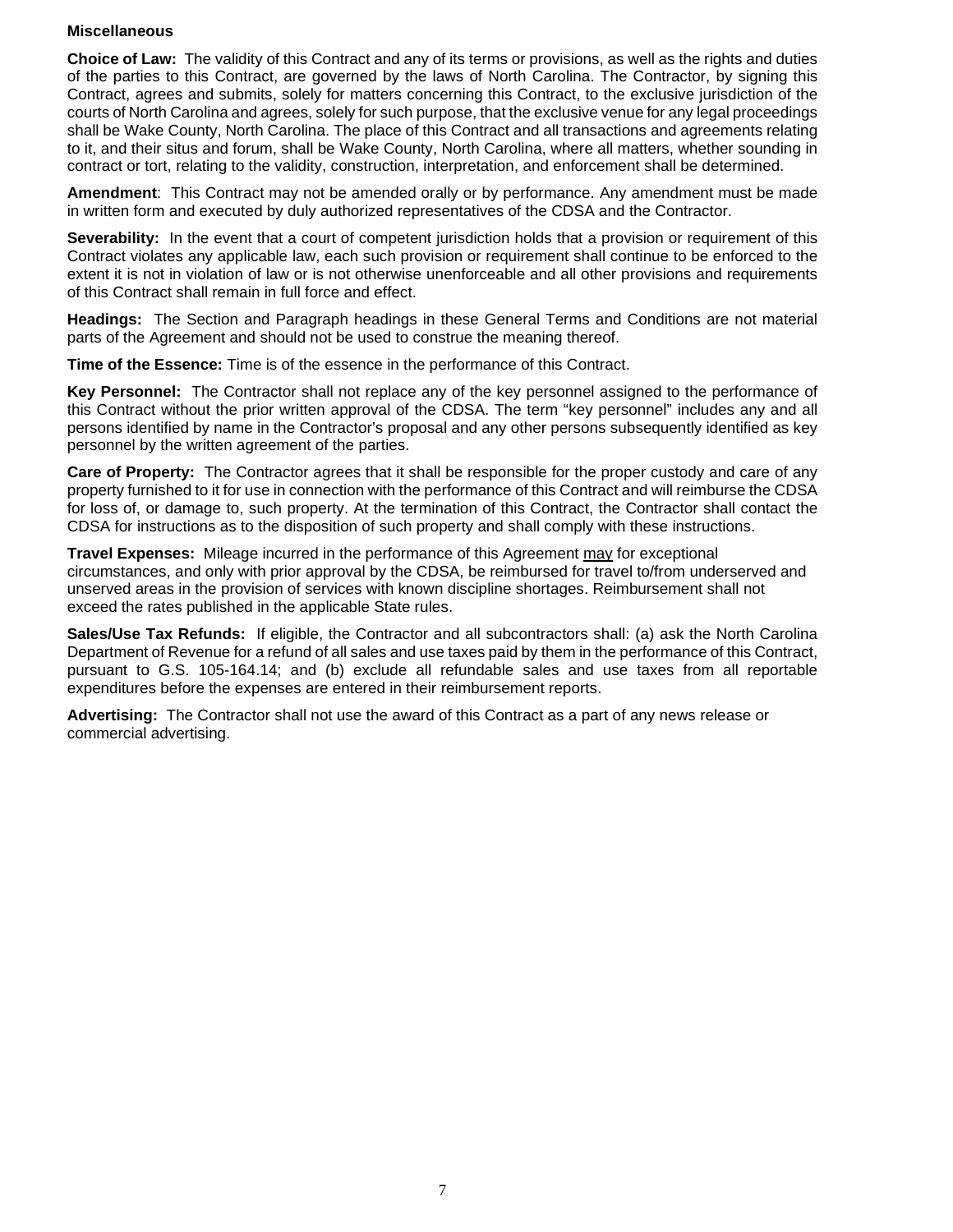#### **Originals:**

In witness whereof, the Contractor and CDSA have caused this Agreement to be executed by their duly authorized representatives as of the dates set forth below and in duplicate originals, one of which is retained by each of the parties.

### **Signature Warranty:**

Each individual signing below warrants that he or she is duly authorized by the party to sign this Contract and to bind the party to the terms and conditions of this Contract.

**BY: TITLE: DATE: Name of Contractor**

**CDSA** 

**CDSA Early Intervention Branch, Women's and Children's Health Section,** Division of Public Health, North Carolina Department of Health and Human Services

| <b>Director or Designee</b> |  |
|-----------------------------|--|
|                             |  |
|                             |  |
|                             |  |

**DATE:**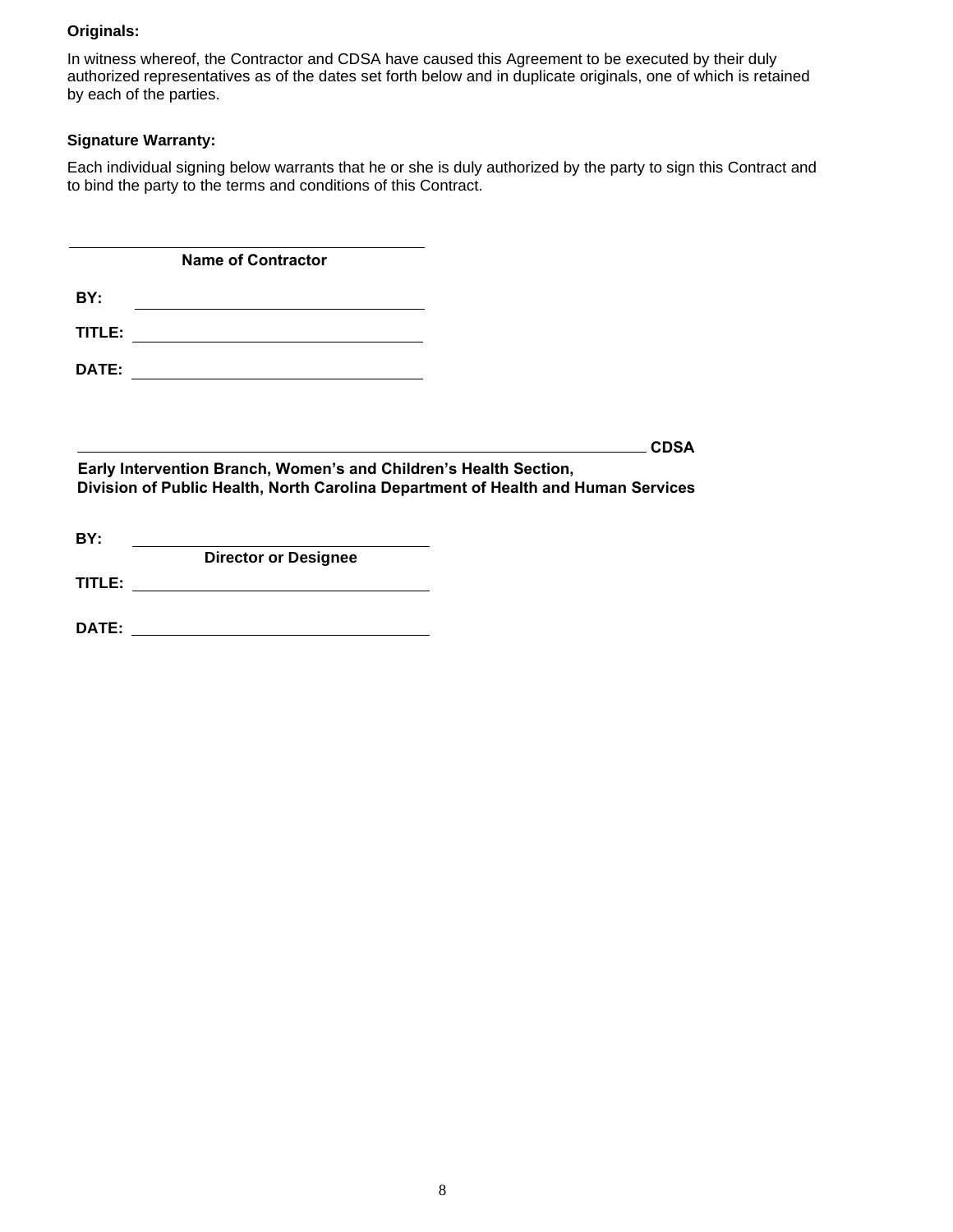### **FEDERAL CERTIFICATIONS**

### **The undersigned states that:**

- 1. He or she is the duly authorized representative of the Contractor named below;
- 2. He or she is authorized to make, and does hereby make, the following certifications on behalf of the Contractor, as set out herein:
	- a. The Certification Regarding Nondiscrimination;
	- b. The Certification Regarding Drug-Free Workplace Requirements;
	- c. The Certification Regarding Environmental Tobacco Smoke;
	- d. The Certification Regarding Debarment, Suspension, Ineligibility and Voluntary Exclusion Lower Tier Covered Transactions; and
	- e. The Certification Regarding Lobbying;
- 3. He or she has completed the Certification Regarding Drug-Free Workplace Requirements by providing the addresses at which the contract work will be performed;
- 4. [Check the applicable statement]
	- He or she **has completed** the attached **Disclosure of Lobbying Activities** because the Contractor **has made, or has an agreement to make**, a payment to a lobbying entity for influencing or attempting to influence an officer or employee of an agency, a Member of Congress, an officer or employee of Congress, or an employee of a Member of Congress in connection with a covered Federal action;

**OR**

- He or she **has not completed** the attached **Disclosure of Lobbying Activities** because the Contractor **has not made, and has no agreement to make**, any payment to any lobbying entity for influencing or attempting to influence any officer or employee of any agency, any Member of Congress, any officer or employee of Congress, or any employee of a Member of Congress in connection with a covered Federal action.
- 5. The Contractor shall require its subcontractors, if any, to make the same certifications and disclosure.

| <b>Signature</b> | <b>Title</b> |
|------------------|--------------|
|                  |              |
|                  |              |

\_\_\_\_\_\_\_\_\_\_\_\_\_\_\_\_\_\_\_\_\_\_\_\_\_\_\_\_\_\_\_\_\_\_\_\_\_\_\_\_\_\_\_\_\_\_\_\_\_\_\_\_\_\_\_\_\_\_\_\_\_\_\_\_\_\_\_\_\_\_\_\_\_\_\_\_\_\_\_\_\_\_\_\_\_\_\_\_\_\_\_\_\_\_\_\_\_\_\_\_\_\_\_\_\_\_\_\_ **Contractor [Organization's] Legal Name Date**

### **[This Certification must be signed by a representative of the Contractor who is authorized to sign contracts.]**

#### **I. Certification Regarding Nondiscrimination**

**The Contractor certifies** that it will comply with all Federal statutes relating to nondiscrimination. These include but are not limited to: (a) Title VI of the Civil Rights Act of 1964 (P.L. 88-352) which prohibits discrimination on the basis of race, color or national origin; (b) Title IX of the Education Amendments of 1972, as amended (20 U.S.C. §§1681-1683, and 1685-1686), which prohibits discrimination on the basis of sex; (c) Section 504 of the Rehabilitation Act of 1973, as amended (29 U.S.C. §794), which prohibits discrimination on the basis of handicaps; (d) the Age Discrimination Act of 1975, as amended (42 U.S.C. §§6101-6107), which prohibits discrimination on the basis of age; (e) the Drug Abuse Office and Treatment Act of 1972 (P.L. 92-255), as amended, relating to nondiscrimination on the basis of drug abuse; (f) the Comprehensive Alcohol Abuse and Alcoholism Prevention, Treatment and Rehabilitation Act of 1970 (P.L. 91-616), as amended, relating to nondiscrimination on the basis of alcohol abuse or alcoholism; (g) Title VIII of the Civil Rights Act of 1968 (42 U.S.C. §§3601 et seq.), as amended, relating to nondiscrimination in the sale, rental or financing of housing; (h) the Food Stamp Act and USDA policy, which prohibit discrimination on the basis of religion and political beliefs; and (i) the requirements of any other nondiscrimination statutes which may apply to this Agreement.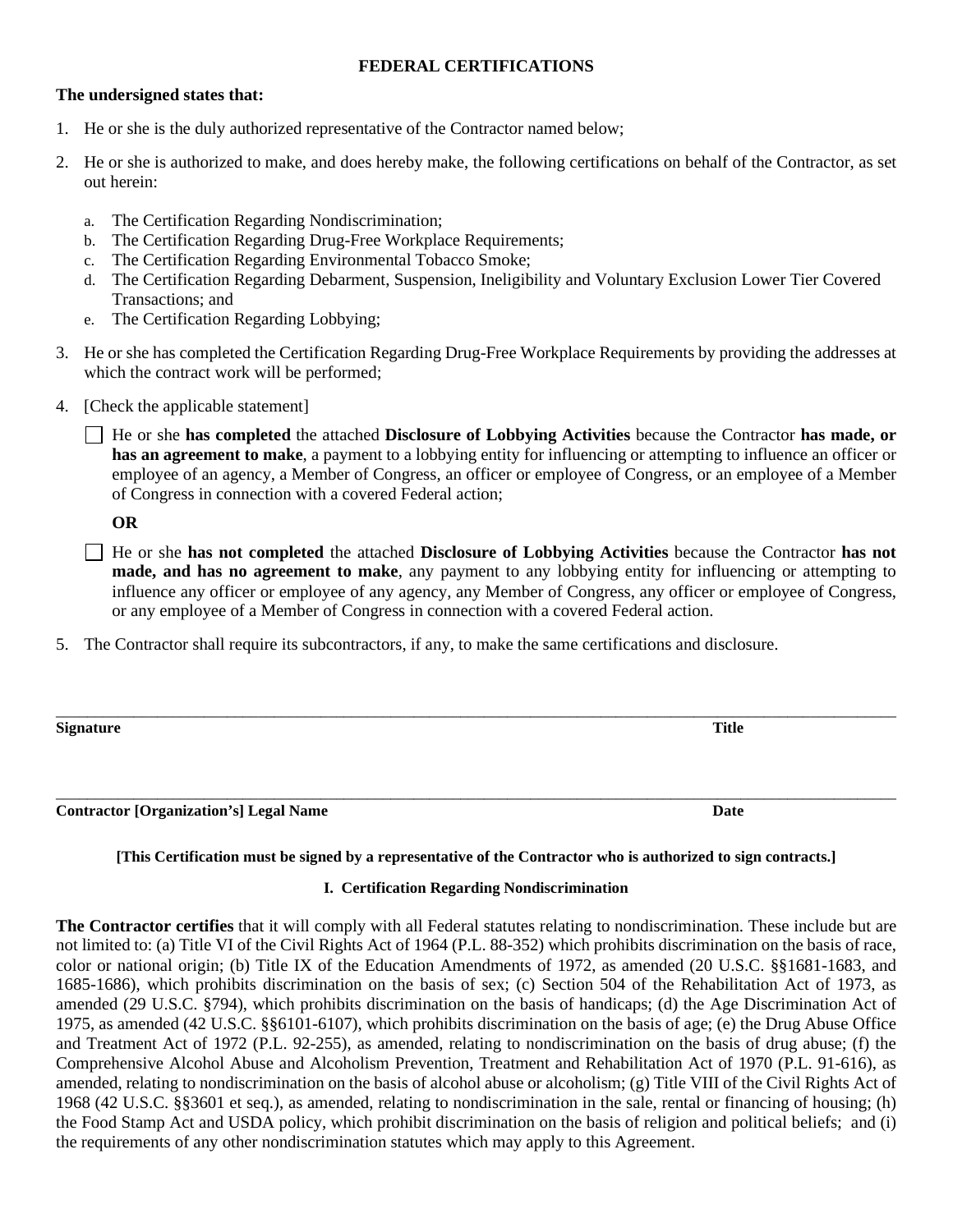## **II. Certification Regarding Drug-Free Workplace Requirements**

### 1. **The Contractor certifies** that it will provide a drug-free workplace by:

- a. Publishing a statement notifying employees that the unlawful manufacture, distribution, dispensing, possession or use of a controlled substance is prohibited in the Contractor's workplace and specifying the actions that will be taken against employees for violation of such prohibition;
- b. Establishing a drug-free awareness program to inform employees about:
	- (1) The dangers of drug abuse in the workplace;
	- (2) The Contractor's policy of maintaining a drug-free workplace;
	- (3) Any available drug counseling, rehabilitation, and employee assistance programs; and
	- (4) The penalties that may be imposed upon employees for drug abuse violations occurring in the workplace;
- c. Making it a requirement that each employee be engaged in the performance of the agreement be given a copy of the statement required by paragraph (a);
- d. Notifying the employee in the statement required by paragraph (a) that, as a condition of employment under the agreement, the employee will:
	- (1) Abide by the terms of the statement; and
	- (2) Notify the employer of any criminal drug statute conviction for a violation occurring in the workplace no later than five days after such conviction;
- e. **Notifying the Department within ten days after receiving notice under subparagraph (d)(2) from an employee or** otherwise receiving actual notice of such conviction;
- f. Taking one of the following actions, within 30 days of receiving notice under subparagraph (d)(2), with respect to any employee who is so convicted:
	- (1) taking appropriate personnel action against such an employee, up to and including termination; or
	- (2) Requiring such employee to participate satisfactorily in a drug abuse assistance or rehabilitation program approved for such purposes by a Federal, State, or local health, law enforcement, or other appropriate agency; and
- g. Making a good faith effort to continue to maintain a drug-free workplace through implementation of paragraphs (a), (b), (c), (d), (e), and (f).
- 2. The sites for the performance of work done in connection with the specific agreement are listed below (list all sites; add additional pages if necessary):

Street Address No. 1:

City, State, Zip Code: \_\_\_\_\_\_\_\_\_\_\_\_\_\_\_\_\_\_\_\_\_\_\_\_\_\_\_\_\_\_\_\_\_\_\_\_\_\_\_\_\_\_\_\_\_\_\_\_\_\_\_\_\_\_\_\_\_\_\_\_\_\_\_\_\_\_\_\_\_\_\_\_\_\_\_\_\_\_\_\_\_\_

Street Address No. 2:

City, State, Zip Code: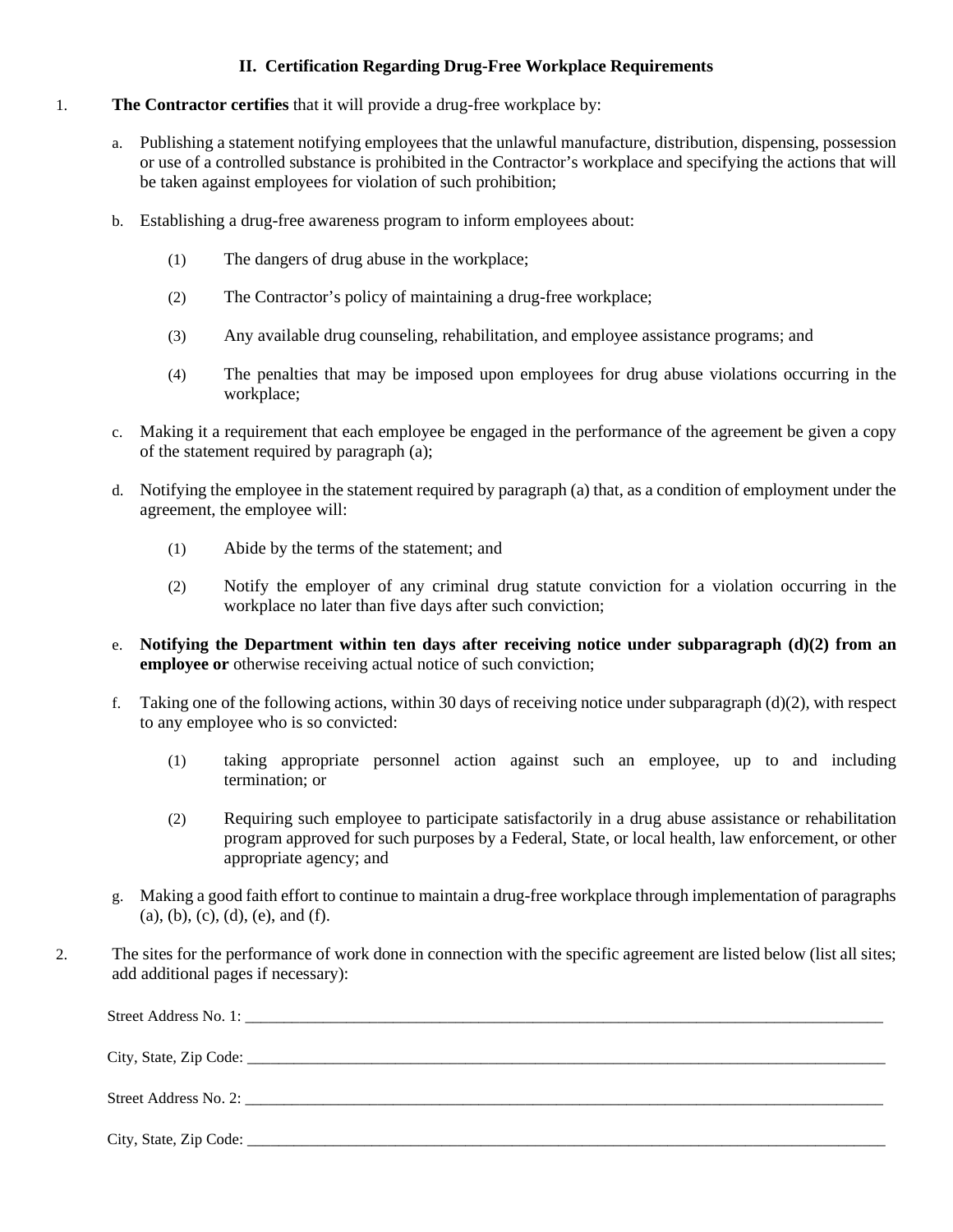- 3. Contractor will inform the Department of any additional sites for performance of work under this agreement.
- 4. False certification or violation of the certification may be grounds for suspension of payment, suspension or termination of grants, or government-wide Federal suspension or debarment. 45 C.F.R. 82.510.

## **III. Certification Regarding Environmental Tobacco Smoke**

Public Law 103-227, Part C-Environmental Tobacco Smoke, also known as the Pro-Children Act of 1994 (Act), requires that smoking not be permitted in any portion of any indoor facility owned or leased or contracted for by an entity and used routinely or regularly for the provision of health, day care, education, or library services to children under the age of 18, if the services are funded by Federal programs either directly or through State or local governments, by Federal grant, contract, loan, or loan guarantee. The law does not apply to children's services provided in private residences, facilities funded solely by Medicare or Medicaid funds, and portions of facilities used for inpatient drug or alcohol treatment. Failure to comply with the provisions of the law may result in the imposition of a civil monetary penalty of up to \$1,000.00 per day and/or the imposition of an administrative compliance order on the responsible entity.

**The Contractor certifies** that it will comply with the requirements of the Act. The Contractor further agrees that it will require the language of this certification be included in any subawards that contain provisions for children's services and that all subgrantees shall certify accordingly.

## **IV. Certification Regarding Debarment, Suspension, Ineligibility and Voluntary Exclusion Lower Tier Covered Transactions**

## **Instructions**

[The phrase "prospective lower tier participant" means the Contractor.]

- 1. By signing and submitting this document, the prospective lower tier participant is providing the certification set out below.
- 2. The certification in this clause is a material representation of the fact upon which reliance was placed when this transaction was entered into. If it is later determined that the prospective lower tier participant knowingly rendered an erroneous certification, in addition to other remedies available to the Federal Government, the department or agency with which this transaction originate may pursue available remedies, including suspension and/or debarment.
- 3. The prospective lower tier participant will provide immediate written notice to the person to whom this proposal is submitted if at any time the prospective lower tier participant learns that its certification was erroneous when submitted or has become erroneous by reason of changed circumstances.
- 4. The terms "covered transaction," "debarred," "suspended," "ineligible," "lower tier covered transaction," "participant," "person," "primary covered transaction," "principal," "proposal," and "voluntarily excluded," as used in this clause, have the meanings set out in the Definitions and Coverage sections of rules implementing Executive Order 12549, 45 CFR Part 76. You may contact the person to whom this proposal is submitted for assistance in obtaining a copy of those regulations.
- 5. The prospective lower tier participant agrees by submitting this proposal that, should the proposed covered transaction be entered into, it shall not knowingly enter any lower tier covered transaction with a person who is debarred, suspended, determined ineligible or voluntarily excluded from participation in this covered transaction unless authorized by the department or agency with which this transaction originated.
- 6. The prospective lower tier participant further agrees by submitting this document that it will include the clause titled "Certification Regarding Debarment, Suspension, Ineligibility and Voluntary Exclusion--Lower Tier Covered Transaction," without modification, in all lower tier covered transactions and in all solicitations for lower tier covered transactions.
- 7. A participant in a covered transaction may rely upon a certification of a prospective participant in a lower tier covered transaction that it is not debarred, suspended, ineligible, or voluntarily excluded from covered transaction, unless it knows that the certification is erroneous. A participant may decide the method and frequency by which it determines the eligibility of its principals. Each participant may, but is not required to, check the Nonprocurement List.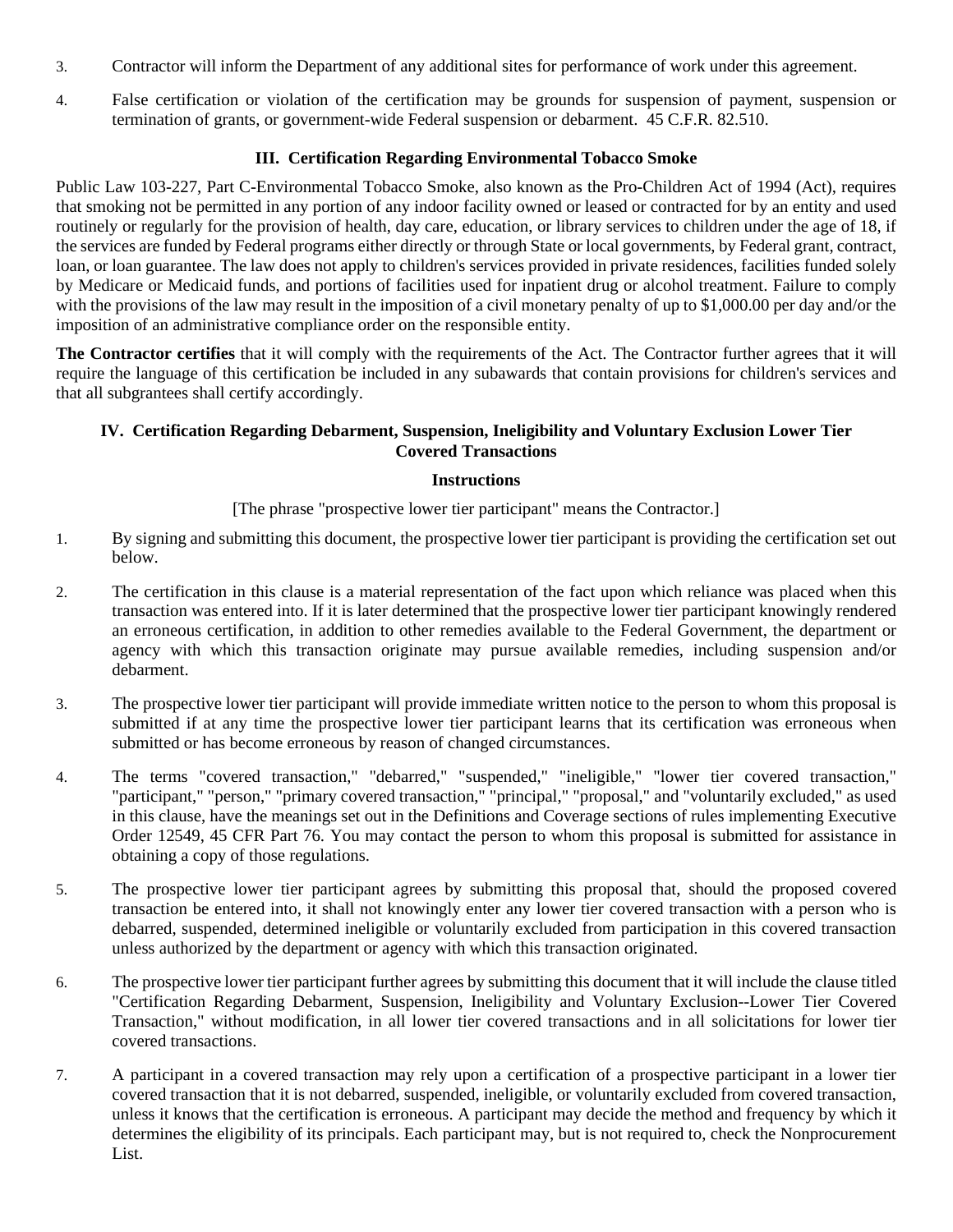- 8. Nothing contained in the foregoing shall be construed to require establishment of a system of records in order to render in good faith the certification required by this clause. The knowledge and information of a participant is not required to exceed that which is normally possessed by a prudent person in the ordinary course of business dealings.
- 9. Except for transactions authorized in paragraph 5 of these instructions, if a participant in a covered transaction knowingly enters into a lower tier covered transaction with a person who is suspended, debarred, ineligible, or voluntarily excluded from participation in this transaction, in addition to other remedies available to the Federal Government, the department or agency with which this transaction originated may pursue available remedies, including suspension, and/or debarment.

## **Certification**

- a. **The prospective lower tier participant certifies,** by submission of this document, that neither it nor its principals is presently debarred, suspended, proposed for debarment, declared ineligible, or voluntarily excluded from participation in this transaction by any Federal department or agency.
- b. Where the prospective lower tier participant is unable to certify to any of the statements in this certification, such prospective participant shall attach an explanation to this proposal.

## **V. Certification Regarding Lobbying**

**The Contractor certifies**, to the best of his or her knowledge and belief, that:

- 1. No Federal appropriated funds have been paid or will be paid by or on behalf of the undersigned, to any person for influencing or attempting to influence an officer or employee of any agency, a Member of Congress, an officer or employee of Congress, or an employee of a Member of Congress in connection with the awarding of any Federal contract, continuation, renewal, amendment, or modification of any Federal contract, grant, loan, or cooperative agreement.
- 2. If any funds other than Federal appropriated funds have been paid or will be paid to any person for influencing or attempting to influence an officer or employee of any agency, a Member of Congress, an officer or employee of Congress, or an employee of a Member of Congress in connection with this Federally funded contract, grant, loan, or cooperative agreement, the undersigned shall complete and submit Standard Form SF-LLL, "Disclosure of Lobbying Activities," in accordance with its instructions.
- 3. The undersigned shall require that the language of this certification be included in the award document for subawards at all tiers (including subcontracts, subgrants, and contracts under grants, loans, and cooperative agreements) who receive federal funds of \$100,000.00 or more and that all subrecipients shall certify and disclose accordingly.
- 4. This certification is a material representation of fact upon which reliance was placed when this transaction was made or entered into. Submission of this certification is a prerequisite for making or entering into this transaction imposed by Section 1352, Title 31, U.S. Code. Any person who fails to file the required certification shall be subject to a civil penalty of not less than \$10,000.00 and not more than \$100,000.00 for each such failure.

## **VI. Disclosure of Lobbying Activities**

### **Instructions**

This disclosure form shall be completed by the reporting entity, whether subawardee or prime Federal recipient, at the initiation or receipt of a covered Federal action, or a material change to a previous filing, pursuant to title 31 U.S.C. section 1352. The filing of a form is required for each payment or agreement to make payment to any lobbying entity for influencing or attempting to influence an officer or employee of any agency, a Member of Congress, an officer or employee of Congress, or an employee of a Member of Congress in connection with a covered Federal action. Use the SF-LLL-A Continuation Sheet for additional information if the space on the form is inadequate. Complete all items that apply for both the initial filing and material change report. Refer to the implementing guidance published by the Office of Management and Budget for additional information.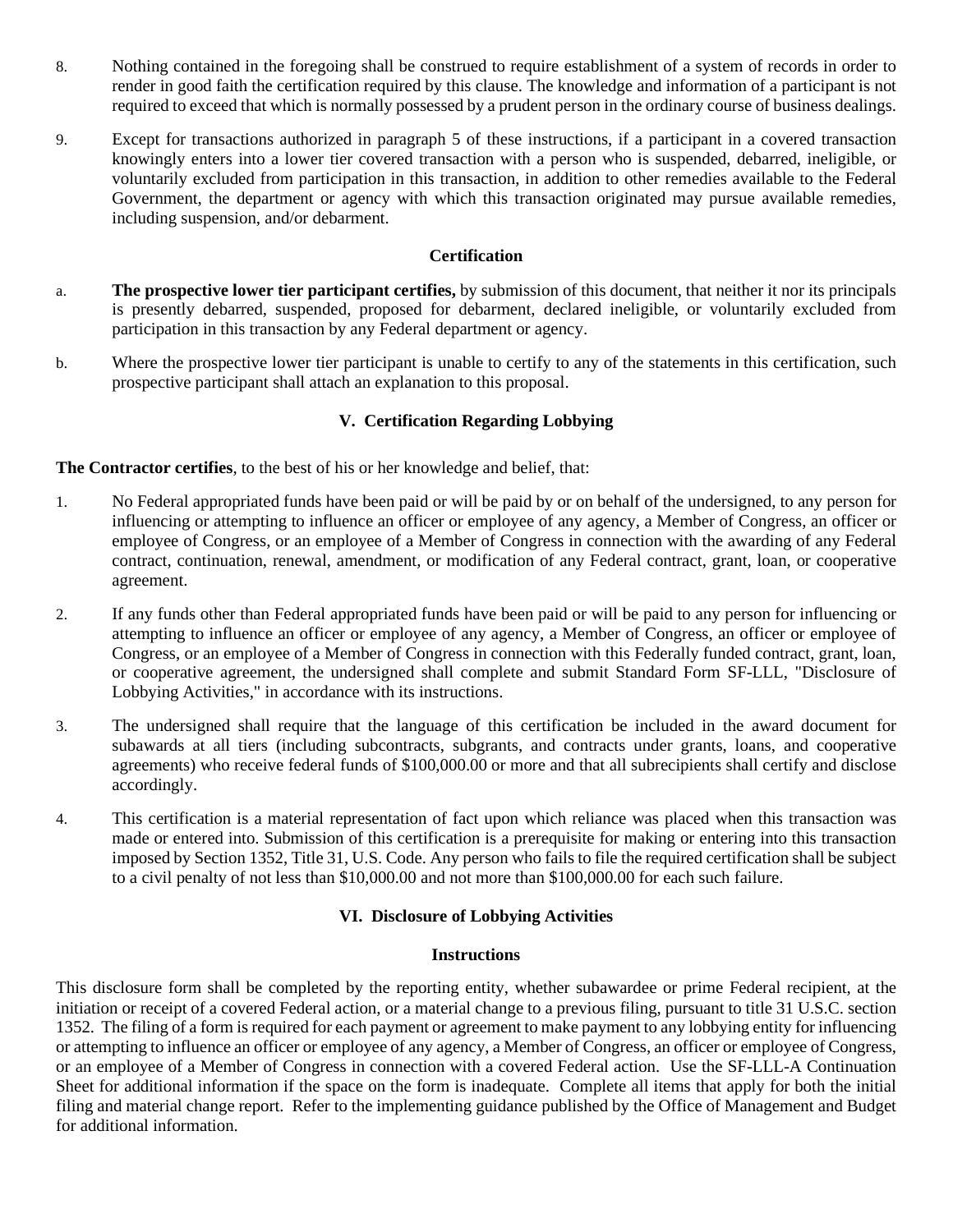- 1. Identify the type of covered Federal action for which lobbying activity is and/or has been secured to influence the outcome of a covered Federal action.
- 2. Identify the status of the covered Federal action.
- 3. Identify the appropriate classification of this report. If this is a follow-up report caused by a material change to the information previously reported, enter the year and quarter in which the change occurred. Enter the date of the last previously submitted report by this reporting entity for this covered Federal action.
- 4. Enter the full name, address, city, state and zip code of the reporting entity. Include Congressional District, if known. Check the appropriate classification of the reporting entity that designates if it is, or expects to be, a prime or sub-award recipient. Identify the tier of the subawardee, e.g., the first subawardee of the prime is the 1st tier. Subawards include but are not limited to subcontracts, subgrants and contract awards under grants.
- 5. If the organization filing the report in Item 4 checks "Subawardee", then enter the full name, address, city, state and zip code of the prime Federal recipient. Include Congressional District, if known.
- 6. Enter the name of the Federal agency making the award or loan commitment. Include at least one organizational level below agency name, if known. For example, Department of Transportation, United States Coast Guard.
- 7. Enter the Federal program name or description for the covered Federal action (Item 1). If known, enter the full Catalog of Federal Domestic Assistance (CFDA) number for grants, cooperative agreements, loans, and loan commitments.
- 8. Enter the most appropriate Federal Identifying number available for the Federal action identified in Item 1 (e.g., Request for Proposal (RFP) number, Invitation for Bid (IFB) number, grant announcement number, the contract grant, or loan award number, the application/proposal control number assigned by the Federal agency). Include prefixes, e.g., "RFP-DE-90-001."
- 9. For a covered Federal action where there has been an award or loan commitment by the Federal agency, enter the Federal amount of the award/loan commitment for the prime entity identified in Item 4 or 5.
- 10. (a) Enter the full name, address, city, state and zip code of the lobbying entity engaged by the reporting entity identified in Item 4 to influence the covered Federal action.
	- (b) Enter the full names of the individual(s) performing services, and include full address if different from 10(a). Enter Last Name, First Name and Middle Initial (MI).
- 11. Enter the amount of compensation paid or reasonably expected to be paid by the reporting entity (Item 4) to the lobbying entity (Item 10). Indicate whether the payment has been made (actual) or will be made (planned). Check all boxes that apply. If this is a material change report, enter the cumulative amount of payment made or planned to be made.
- 12. Check the appropriate boxes. Check all boxes that apply. If payment is made through an in-kind contribution, specify the nature and value of the in-kind payment.
- 13. Check the appropriate boxes. Check all boxes that apply. If other, specify nature.
- 14. Provide a specific and detailed description of the services that the lobbyist has performed, or will be expected to perform, and the date(s) of any services rendered. Include all preparatory and related activity, not just time spent in actual contact with Federal officials. Identify the Federal official(s) or employee(s) contacted or the officer(s), employee(s), or Member(s) of Congress that were contacted.
- 15. Check whether or not a SF-LLL-A Continuation Sheet(s) is attached.
- 16. The certifying official shall sign and date the form, print his/her name, title, and telephone number.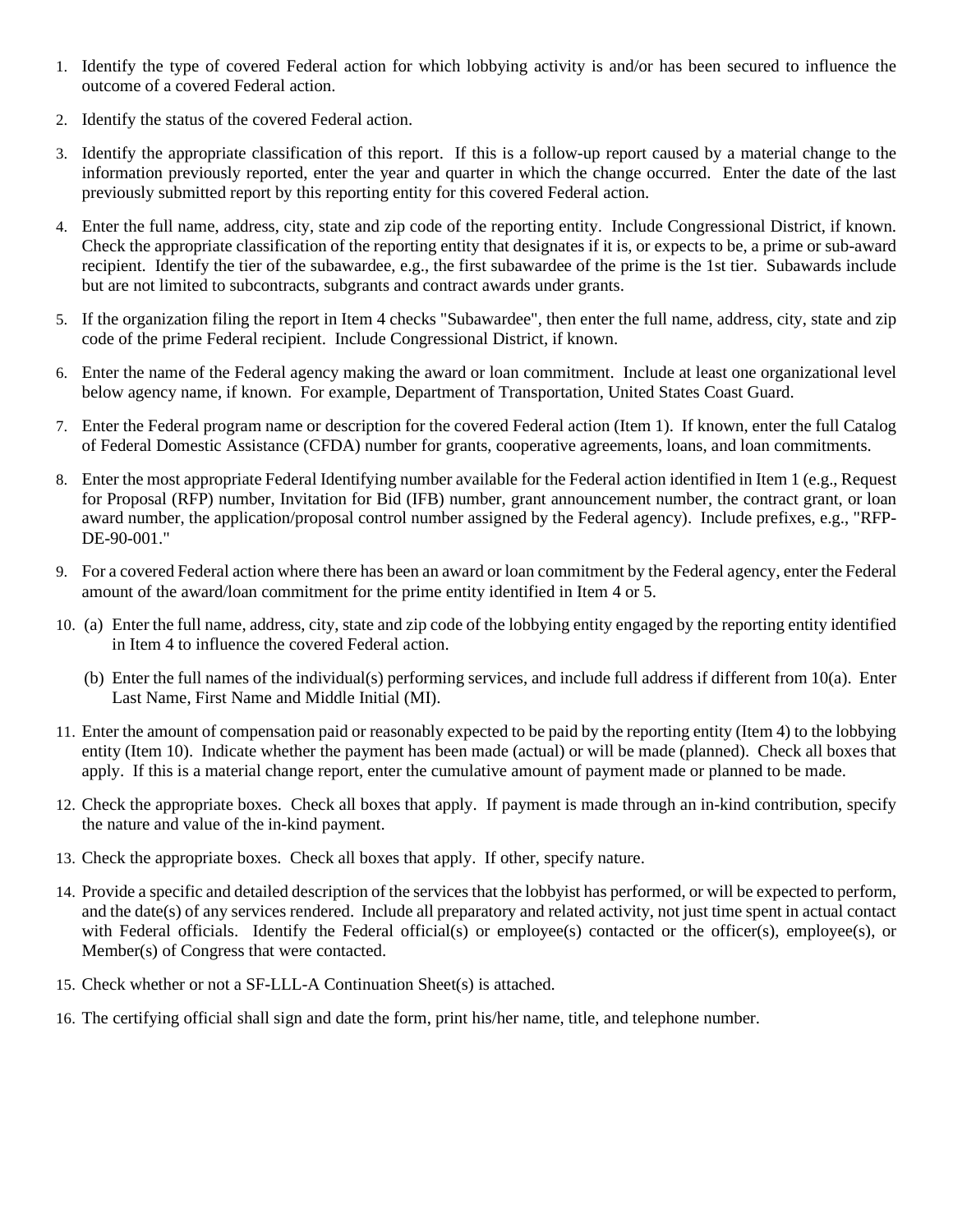## **Disclosure of Lobbying Activities (Approved by OMB 0348-0046)**

## **Complete this form to disclose lobbying activities pursuant to 31 U.S.C. 1352**

| Type of Federal Action:<br>$\mathbf{1}$ .                                                                                                                                                                                                    | Status of Federal Action:<br>2. |                                                                                  | Report Type:<br>3.                                                                                                                                                                                                                                                                                   |
|----------------------------------------------------------------------------------------------------------------------------------------------------------------------------------------------------------------------------------------------|---------------------------------|----------------------------------------------------------------------------------|------------------------------------------------------------------------------------------------------------------------------------------------------------------------------------------------------------------------------------------------------------------------------------------------------|
| contract<br>a.                                                                                                                                                                                                                               | Bid/offer/application<br>а.     |                                                                                  | a. initial filing                                                                                                                                                                                                                                                                                    |
| grant<br>b.                                                                                                                                                                                                                                  | <b>Initial Award</b><br>b.      |                                                                                  | b. material change                                                                                                                                                                                                                                                                                   |
| cooperative agreement<br>C.                                                                                                                                                                                                                  | Post-Award<br>C.                |                                                                                  |                                                                                                                                                                                                                                                                                                      |
| d.<br>loan                                                                                                                                                                                                                                   |                                 |                                                                                  | For Material Change Only:                                                                                                                                                                                                                                                                            |
| loan guarantee<br>е.                                                                                                                                                                                                                         |                                 |                                                                                  |                                                                                                                                                                                                                                                                                                      |
| loan insurance<br>f.                                                                                                                                                                                                                         |                                 |                                                                                  |                                                                                                                                                                                                                                                                                                      |
|                                                                                                                                                                                                                                              |                                 |                                                                                  |                                                                                                                                                                                                                                                                                                      |
|                                                                                                                                                                                                                                              |                                 |                                                                                  | Date of Last Report: ___________________                                                                                                                                                                                                                                                             |
| Name and Address of Reporting Entity:<br>4.                                                                                                                                                                                                  |                                 | If Reporting Entity in No. 4 is Subawardee, Enter Name<br>5.                     |                                                                                                                                                                                                                                                                                                      |
| Prime                                                                                                                                                                                                                                        |                                 | and Address of Prime:                                                            |                                                                                                                                                                                                                                                                                                      |
| Subawardee Tier _________, (if known)                                                                                                                                                                                                        |                                 |                                                                                  |                                                                                                                                                                                                                                                                                                      |
|                                                                                                                                                                                                                                              |                                 |                                                                                  |                                                                                                                                                                                                                                                                                                      |
|                                                                                                                                                                                                                                              |                                 |                                                                                  |                                                                                                                                                                                                                                                                                                      |
| Congressional District (if known)                                                                                                                                                                                                            |                                 | Congressional District (if known)                                                |                                                                                                                                                                                                                                                                                                      |
| 6. Federal Department/Agency:                                                                                                                                                                                                                |                                 | 7. Federal Program Name/Description:                                             |                                                                                                                                                                                                                                                                                                      |
|                                                                                                                                                                                                                                              |                                 |                                                                                  |                                                                                                                                                                                                                                                                                                      |
|                                                                                                                                                                                                                                              |                                 |                                                                                  | CFDA Number (if applicable) ___________________________                                                                                                                                                                                                                                              |
|                                                                                                                                                                                                                                              |                                 |                                                                                  |                                                                                                                                                                                                                                                                                                      |
| Federal Action Number (if known)<br>8.                                                                                                                                                                                                       |                                 | Award Amount (if known):<br>9.<br>\$                                             |                                                                                                                                                                                                                                                                                                      |
| Name and Address of Lobbying Registrant<br>10. a.                                                                                                                                                                                            |                                 | b.                                                                               | Individuals Performing Services (including address if                                                                                                                                                                                                                                                |
| (if individual, last name, first name, MI):                                                                                                                                                                                                  |                                 |                                                                                  | different from No. 10a.) (last name, first name, MI):                                                                                                                                                                                                                                                |
|                                                                                                                                                                                                                                              |                                 |                                                                                  |                                                                                                                                                                                                                                                                                                      |
|                                                                                                                                                                                                                                              |                                 |                                                                                  |                                                                                                                                                                                                                                                                                                      |
| (attach Continuation Sheet(s) SF-LLL-A, if necessary)                                                                                                                                                                                        |                                 |                                                                                  | (attach Continuation Sheet(s) SF-LLL-A, if necessary)                                                                                                                                                                                                                                                |
| 11.<br>Amount of Payment (check all that apply):                                                                                                                                                                                             |                                 |                                                                                  | 13. Type of Payment (check all that apply):                                                                                                                                                                                                                                                          |
|                                                                                                                                                                                                                                              |                                 |                                                                                  |                                                                                                                                                                                                                                                                                                      |
| \$                                                                                                                                                                                                                                           |                                 | a. retainer                                                                      |                                                                                                                                                                                                                                                                                                      |
|                                                                                                                                                                                                                                              |                                 | b. one-time fee                                                                  |                                                                                                                                                                                                                                                                                                      |
| Form of Payment (check all that apply):<br>12.                                                                                                                                                                                               |                                 | c. commission<br>d. contingent fee                                               |                                                                                                                                                                                                                                                                                                      |
| a. cash                                                                                                                                                                                                                                      |                                 | deferred<br>е.                                                                   |                                                                                                                                                                                                                                                                                                      |
|                                                                                                                                                                                                                                              |                                 | f.                                                                               |                                                                                                                                                                                                                                                                                                      |
| Value                                                                                                                                                                                                                                        |                                 |                                                                                  |                                                                                                                                                                                                                                                                                                      |
|                                                                                                                                                                                                                                              |                                 |                                                                                  |                                                                                                                                                                                                                                                                                                      |
| 14. Brief Description of Services Performed or to be Performed and Date(s) of Services, including officer(s), employee(s), or<br>Member(s) contacted, for Payment Indicated in Item 11(attach Continuation Sheet(s) SF-LLL-A, if necessary): |                                 |                                                                                  |                                                                                                                                                                                                                                                                                                      |
|                                                                                                                                                                                                                                              |                                 |                                                                                  |                                                                                                                                                                                                                                                                                                      |
|                                                                                                                                                                                                                                              |                                 |                                                                                  |                                                                                                                                                                                                                                                                                                      |
| Continuation Sheet(s) SF-LLL-A attached:<br>15.                                                                                                                                                                                              |                                 | $\Box$<br>Yes                                                                    | $\Box$<br>No                                                                                                                                                                                                                                                                                         |
|                                                                                                                                                                                                                                              |                                 |                                                                                  |                                                                                                                                                                                                                                                                                                      |
| Information requested through this form is authorized by<br>16.<br>title 31 U. S. C. section 1352. This disclosure of lobbying                                                                                                               |                                 |                                                                                  |                                                                                                                                                                                                                                                                                                      |
|                                                                                                                                                                                                                                              |                                 |                                                                                  |                                                                                                                                                                                                                                                                                                      |
| activities is a material representation of fact upon which<br>reliance was placed by the tier above when this transaction                                                                                                                    |                                 |                                                                                  |                                                                                                                                                                                                                                                                                                      |
| was made or entered into. This disclosure is required                                                                                                                                                                                        |                                 |                                                                                  |                                                                                                                                                                                                                                                                                                      |
| pursuant to 31 U. S. C. 1352. This information will be                                                                                                                                                                                       |                                 |                                                                                  |                                                                                                                                                                                                                                                                                                      |
| reported to the Congress semi-annually and will be                                                                                                                                                                                           |                                 |                                                                                  |                                                                                                                                                                                                                                                                                                      |
| available for public inspection. Any person who fails to file<br>the required disclosure shall be subject to a civil penalty of                                                                                                              |                                 | Telephone No: __________________________________ Date: _________________________ |                                                                                                                                                                                                                                                                                                      |
| not less than \$10,000 and not more than \$100,000 for each                                                                                                                                                                                  |                                 |                                                                                  |                                                                                                                                                                                                                                                                                                      |
| such failure.                                                                                                                                                                                                                                |                                 |                                                                                  |                                                                                                                                                                                                                                                                                                      |
| <b>Federal Use Only</b>                                                                                                                                                                                                                      |                                 |                                                                                  | Authorized for Local Reproduction                                                                                                                                                                                                                                                                    |
|                                                                                                                                                                                                                                              |                                 |                                                                                  | Standard Form - LLL                                                                                                                                                                                                                                                                                  |
|                                                                                                                                                                                                                                              |                                 |                                                                                  | Public reporting burden for this collection of information is estimated to average 30 minutes per response, including time for reviewing instructions,                                                                                                                                               |
|                                                                                                                                                                                                                                              |                                 |                                                                                  | searching existing data sources, gathering and maintaining the data needed, and completing and reviewing the collection of information. Send<br>comments regarding the burden estimate or any other aspect of this collection of information, including suggestions for reducing this burden, to the |
|                                                                                                                                                                                                                                              |                                 |                                                                                  |                                                                                                                                                                                                                                                                                                      |

Office of Management and Budget, Paperwork Reduction Project (0348-0046), Washington, D. C. 20503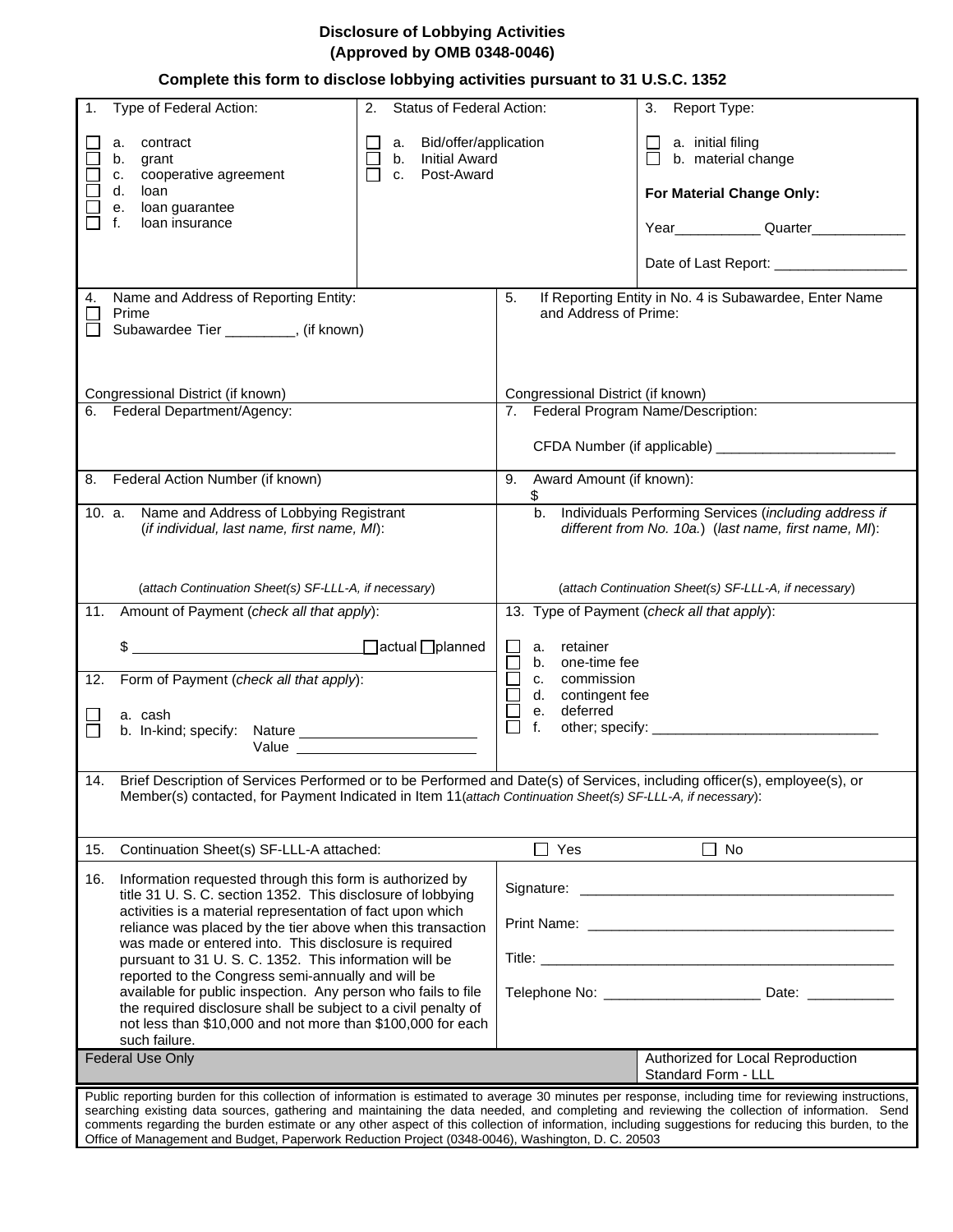# **CONFLICT OF INTEREST ACKNOWLEDGEMENT AND POLICY**

| making perjured and/or false statements or misrepresentations.                          | I, (Printed Name) hereby state that I am the (Title)<br>of (Legal Name of Organization) (Legal Name of Organization)<br>duly given and as the act and deed of the Organization, state that the following Conflict of<br>Interest Policy was adopted by the Board of Directors/Trustees or other governing body in a<br>meeting held on the $\frac{1}{\frac{(\text{Day of Month})}{(\text{Day of Month})}}$ day of $\frac{1}{\frac{(\text{Month})}{(\text{Year})}}$ . I understand that the penalty<br>for perjury is a Class F Felony in North Carolina pursuant to N.C. Gen. Stat. § 14-209, and that<br>other state laws, including N.C. Gen. Stat. § 143C-10-1, and federal laws may also apply for<br>I declare under penalty of perjury that the foregoing is true and correct. Executed on this the |
|-----------------------------------------------------------------------------------------|-----------------------------------------------------------------------------------------------------------------------------------------------------------------------------------------------------------------------------------------------------------------------------------------------------------------------------------------------------------------------------------------------------------------------------------------------------------------------------------------------------------------------------------------------------------------------------------------------------------------------------------------------------------------------------------------------------------------------------------------------------------------------------------------------------------|
| $\frac{1}{(Day \text{ of Month})}$ day of $\frac{1}{(Month)}$ , 20 $\frac{1}{(Year)}$ . |                                                                                                                                                                                                                                                                                                                                                                                                                                                                                                                                                                                                                                                                                                                                                                                                           |
| (Signature)                                                                             |                                                                                                                                                                                                                                                                                                                                                                                                                                                                                                                                                                                                                                                                                                                                                                                                           |
| <b>Instruction for Organization:</b><br>interest policy.                                | Sign and attach the following pages after adopted by the Board of Directors/Trustees<br>or other governing body OR replace the following with the current adopted conflict of                                                                                                                                                                                                                                                                                                                                                                                                                                                                                                                                                                                                                             |

Name of Organization

\_\_\_\_\_\_\_\_\_\_\_\_\_\_\_\_\_\_\_\_\_\_\_\_\_\_\_\_\_\_\_\_\_\_\_\_\_\_\_\_\_\_\_ Signature of Organization Official

\_\_\_\_\_\_\_\_\_\_\_\_\_\_\_\_\_\_\_\_\_\_\_\_\_\_\_\_\_\_\_\_\_\_\_\_\_\_\_\_\_\_\_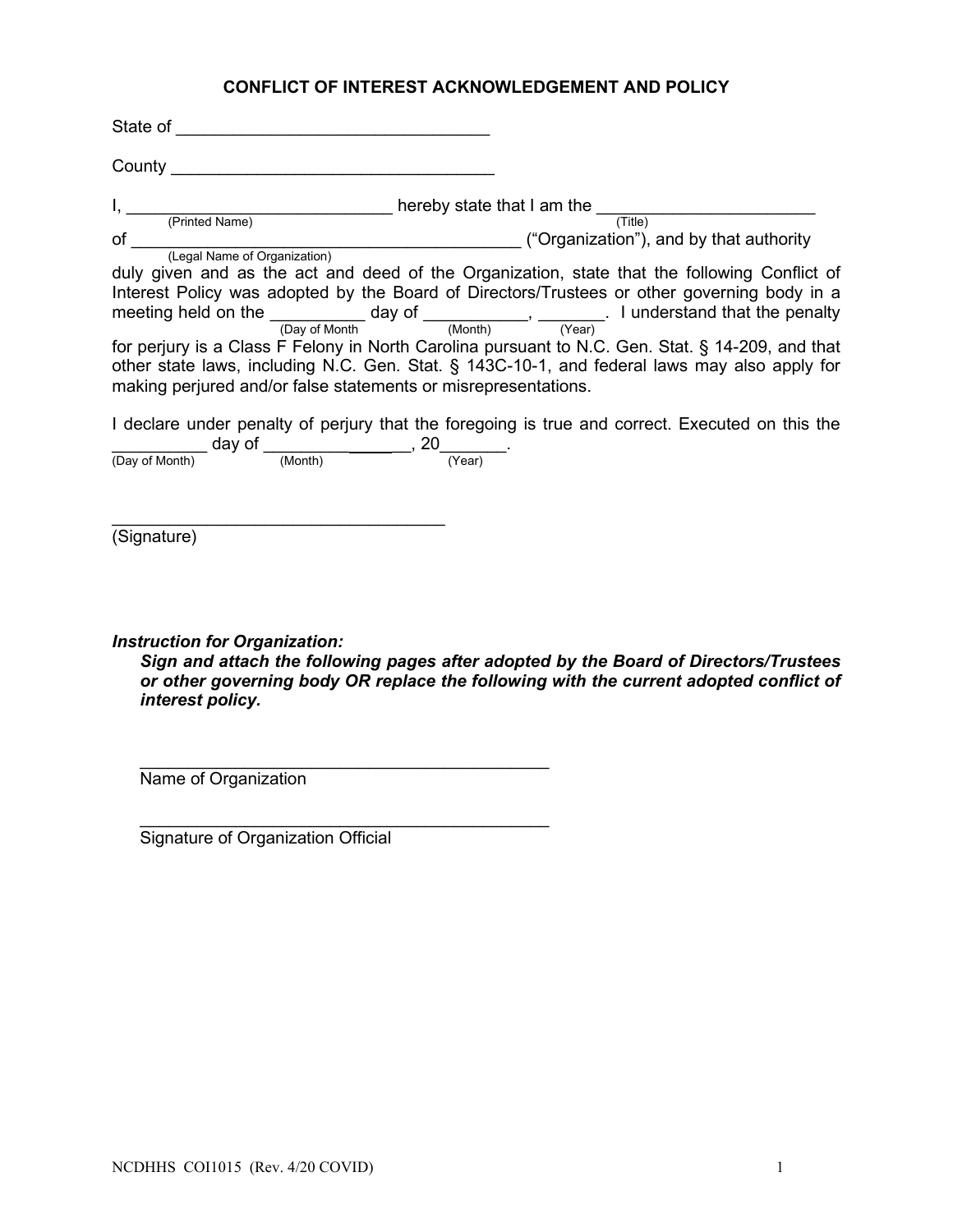## **Conflict of Interest Policy Example**

The Board of Directors/Trustees or other governing persons, officers, employees or agents are to avoid any conflict of interest, even the appearance of a conflict of interest. The Organization's Board of Directors, Trustees, or other governing body, officers, staff and agents are obligated to always act in the best interest of the organization. This obligation requires that any Board member or other governing person, officer, employee or agent, in the performance of Organization duties, seek only the furtherance of the Organization mission. At all times, Board members or other governing persons, officers, employees or agents, are prohibited from using their job title, the Organization's name or property, for private profit or benefit.

A. The Board members or other governing persons, officers, employees, or agents of the Organization should neither solicit nor accept gratuities, favors, or anything of monetary value from current or potential contractors/vendors, persons receiving benefits from the Organization or persons who may benefit from the actions of any Board member or other governing person, officer, employee or agent. This is not intended to preclude bona-fide Organization fund raisingactivities.

B. A Board or other governing body member may, with the approval of Board or other governing body, receive honoraria for lectures and other such activities while not acting in any official capacity for the Organization. Officers may, with the approval of the Board or other governing body, receive honoraria for lectures and other such activities while on personal days, compensatory time, annual leave, or leave without pay. Employees may, with the prior written approval of their supervisor, receive honoraria for lectures and other such activities while on personal days, compensatory time, annual leave, or leave without pay. If a Board or other governing body member, officer, employee or agent is acting in any official capacity, honoraria received in connection with activities relating to the Organization are to be paid to the Organization.

C. No Board member or other governing person, officer, employee, or agent of the Organization shall participate in the selection, award, or administration of a purchase or contract with a vendor where, to his knowledge, any of the following has a financial interest in that purchase or contract:

- 1. The Board member or other governing person, officer, employee, or agent;
- 2. Any member of their family by whole or half blood, step or personal relationship or relative-in-law;
- 3. An organization in which any of the above is an officer, director, or employee;
- 4. A person or organization with whom any of the above individuals is negotiating or has any arrangement concerning prospective employment or contracts.

D. **Duty to Disclosure** -- Any conflict of interest, potential conflict of interest, or the appearance of a conflict of interest is to be reported to the Board or other governing body or one's supervisor immediately.

E. **Board Action** -- When a conflict of interest is relevant to a matter requiring action by the Board of Directors/Trustees or other governing body, the Board member or other governing person, officer, employee, or agent (person(s)) must disclose the existence of the conflict of interest and be given the opportunity to disclose all material facts to the Board and members of committees with governing board delegated powers considering the possible conflict of interest. After disclosure of all material facts, and after any discussion with the person, he/she shall leave the governing board or committee meeting while the determination of a conflict of interest is discussed and voted upon. The remaining board or committee members shall decide if a conflict of interest exists.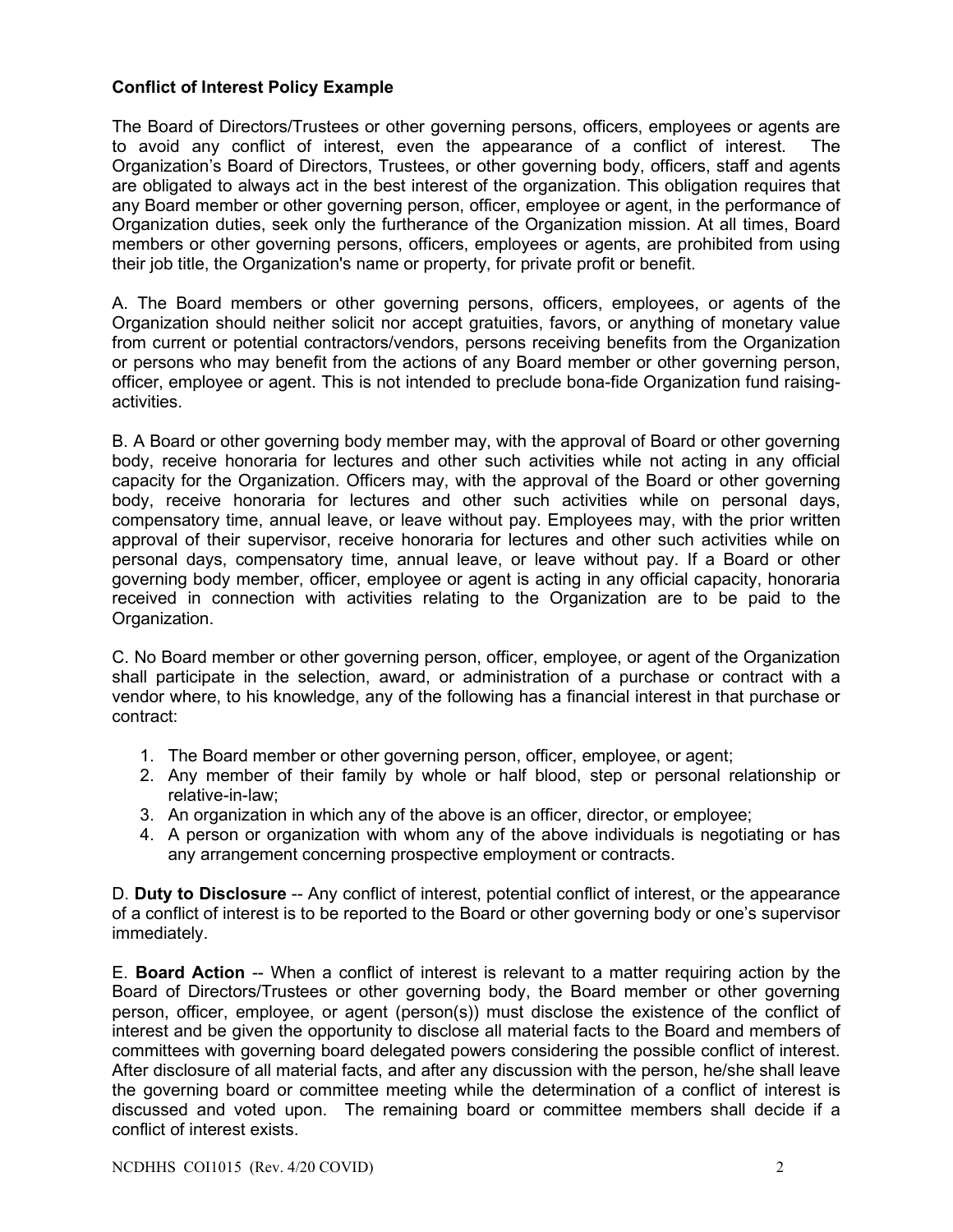In addition, the person(s) shall not participate in the final deliberation or decision regarding the matter under consideration and shall leave the meeting during the discussion of and vote of the Board of Directors/Trustees or other governing body.

**F. Violations of the Conflicts of Interest Policy --** If the Board of Directors/Trustees or other governing body has reasonable cause to believe a member, officer, employee or agent has failed to disclose actual or possible conflicts of interest, it shall inform the person of the basis for such belief and afford the person an opportunity to explain the alleged failure to disclose. If, after hearing the person's response and after making further investigation as warranted by the circumstances, the Board of Directors/Trustees or other governing body determines the member, officer, employee or agent has failed to disclose an actual or possible conflict of interest, it shall take appropriate disciplinary and corrective action.

G. **Record of Conflict** -- The minutes of the governing board and all committees with board delegated powers shall contain:

- 1. The names of the persons who disclosed or otherwise were found to have an actual or possible conflict of interest, the nature of the conflict of interest, any action taken to determine whether a conflict of interest was present, and the governing board's or committee's decision as to whether a conflict of interest in fact existed.
- 2. The names of the persons who were present for discussions and votes relating to the transaction or arrangement that presents a possible conflict of interest, the content of the discussion, including any alternatives to the transaction or arrangement, and a record of any votes taken in connection with the proceedings.

Approved by:

Name of Organization

\_\_\_\_\_\_\_\_\_\_\_\_\_\_\_\_\_\_\_\_\_\_\_\_\_\_\_\_\_\_\_\_\_\_\_\_\_\_\_ Signature of Organization Official

\_\_\_\_\_\_\_\_\_\_\_\_\_\_\_\_\_\_\_\_\_\_\_\_\_\_\_\_\_\_\_\_\_\_\_\_\_\_\_

\_\_\_\_\_\_\_\_\_\_\_\_\_\_\_\_\_\_\_\_\_\_\_\_\_\_\_\_\_\_\_\_\_\_\_\_\_\_\_ **Date**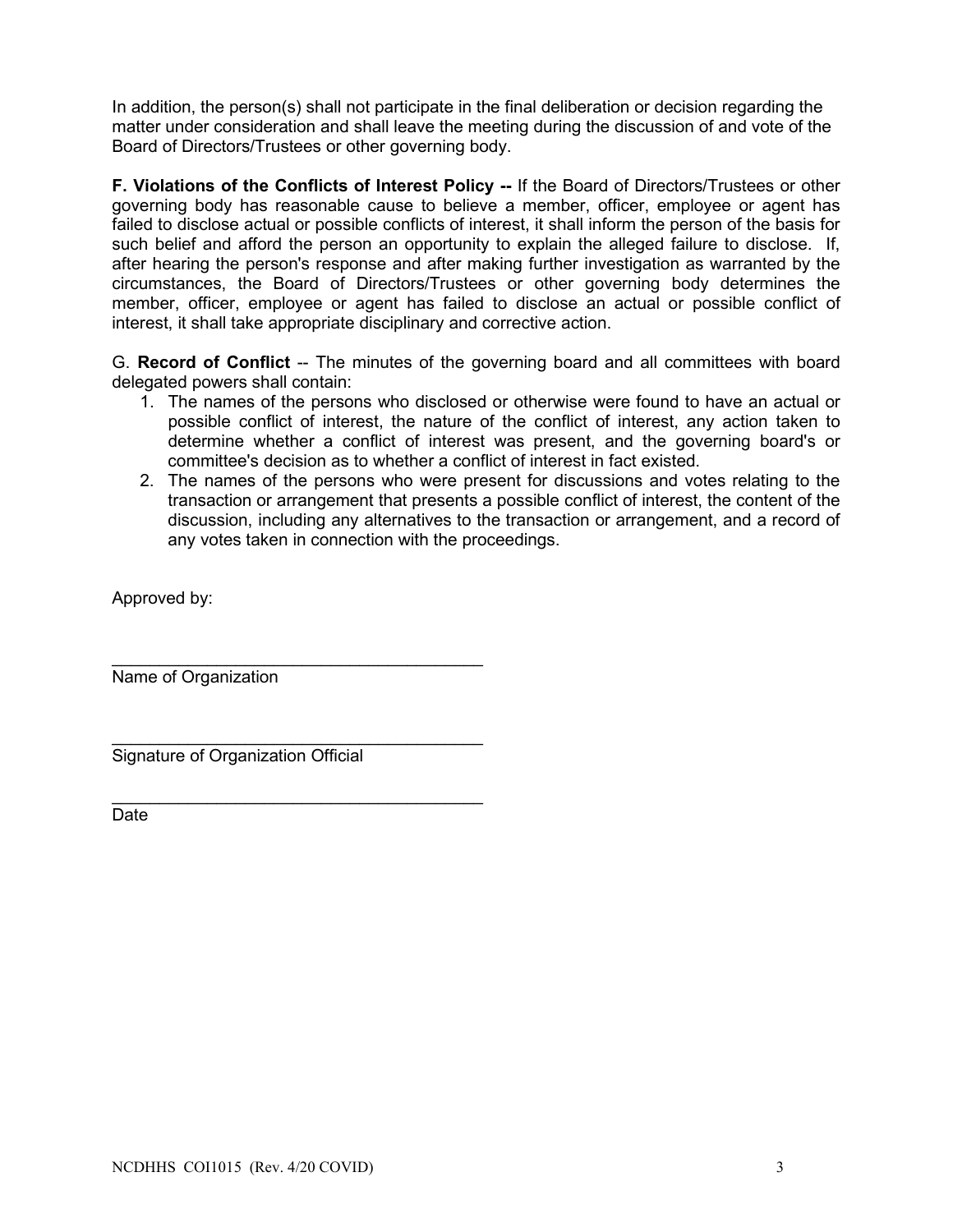## **IRS Tax Exemption Verification Form (Annual)**

|                              | hereby state that I am                             |  |
|------------------------------|----------------------------------------------------|--|
| (Printed Name)               | (Title)                                            |  |
|                              | ("Organization"), and by that authority duly given |  |
| (Legal Name of Organization) |                                                    |  |

and as the act and deed of the Organization, state that the Organization's status continues to be designated as 501(c)(3) pursuant to U.S. Internal Revenue Code, and the documentation on file with the North Carolina Department of Health and Human Services is current and accurate.

I understand that the penalty for perjury is a Class F Felony in North Carolina pursuant to N.C. Gen. Stat. § 14-209, and that other state laws, including N.C. Gen. Stat. § 143C-10-1, and federal laws may also apply for making perjured and/or false statements or misrepresentations.

I declare under penalty of perjury that the foregoing is true and correct. Executed on this the \_\_\_\_\_\_ day of \_\_\_\_\_\_\_\_\_\_\_\_, 20\_\_\_\_\_\_\_.

(Signature)

\_\_\_\_\_\_\_\_\_\_\_\_\_\_\_\_\_\_\_\_\_\_\_\_\_\_\_\_\_\_\_\_\_\_\_